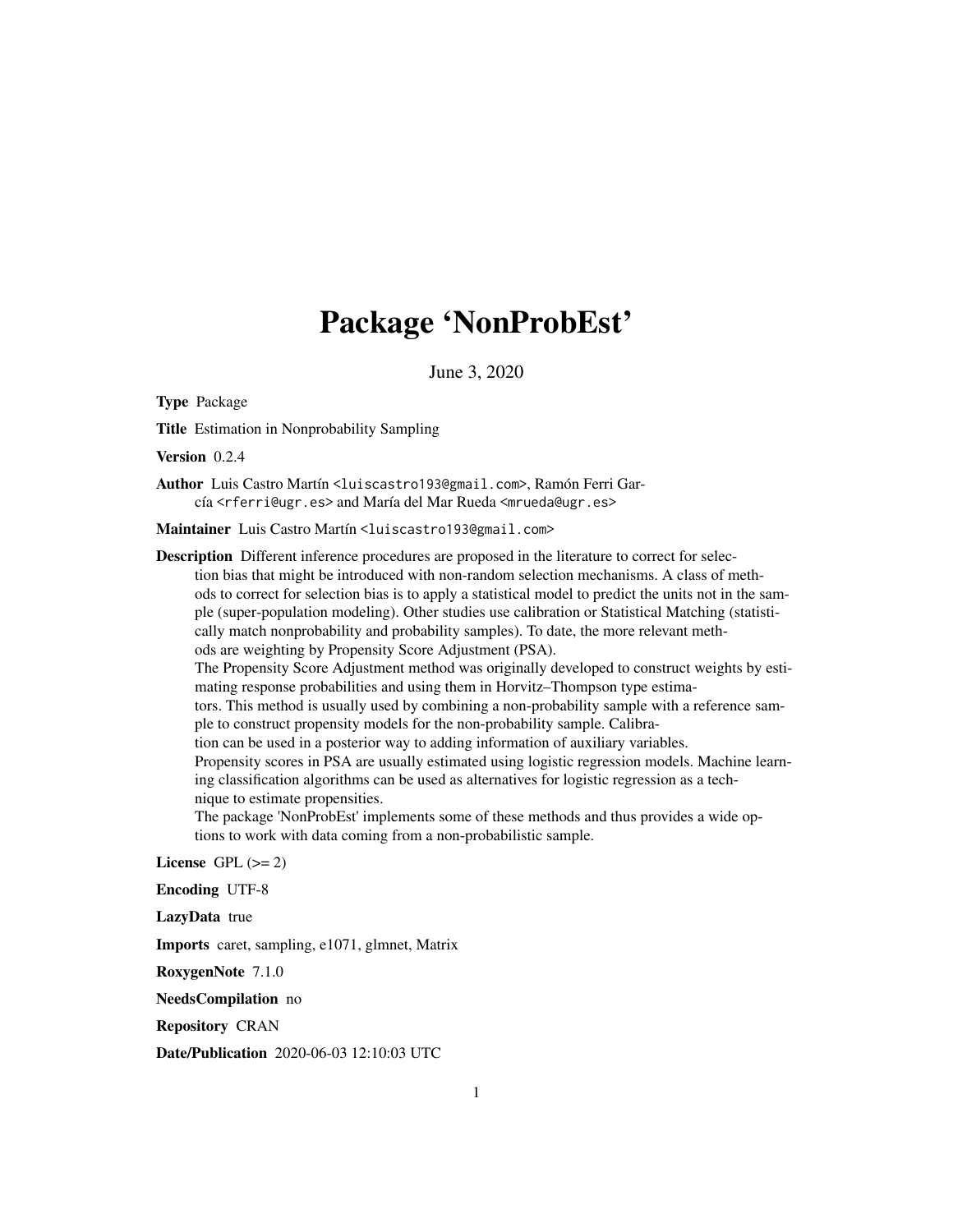## <span id="page-1-0"></span>R topics documented:

|       |                                                                                                              | $\overline{\mathbf{3}}$    |
|-------|--------------------------------------------------------------------------------------------------------------|----------------------------|
|       |                                                                                                              |                            |
|       |                                                                                                              | $\overline{\phantom{0}}$ 5 |
|       |                                                                                                              |                            |
|       |                                                                                                              |                            |
|       |                                                                                                              |                            |
|       | mean estimation $\ldots \ldots \ldots \ldots \ldots \ldots \ldots \ldots \ldots \ldots \ldots \ldots \ldots$ |                            |
|       |                                                                                                              |                            |
|       |                                                                                                              |                            |
|       |                                                                                                              |                            |
|       |                                                                                                              |                            |
|       |                                                                                                              |                            |
|       |                                                                                                              |                            |
|       |                                                                                                              |                            |
|       |                                                                                                              |                            |
|       |                                                                                                              |                            |
|       |                                                                                                              |                            |
|       |                                                                                                              |                            |
|       |                                                                                                              |                            |
| Index |                                                                                                              | 24                         |
|       |                                                                                                              |                            |

<span id="page-1-1"></span>calib\_weights *Weights of the calibration estimator*

### Description

Calculates the calibration weights from a disjunct matrix of covariates, a vector of population totals and a vector of initial weights.

#### Usage

```
calib_weights(Xs, totals, initial_weights, N, ...)
```
## Arguments

| Xs              | Matrix of calibration variables.                                                                      |
|-----------------|-------------------------------------------------------------------------------------------------------|
| totals          | A vector containing population totals for each column (class) of the calibration<br>variables matrix. |
| initial_weights |                                                                                                       |
|                 | A vector containing the initial weights for each individual.                                          |
| Ν               | Integer indicating the population size.                                                               |
| $\ddotsc$       | Further arguments to be passed to the 'calib' function from the 'sampling' pack-<br>age.              |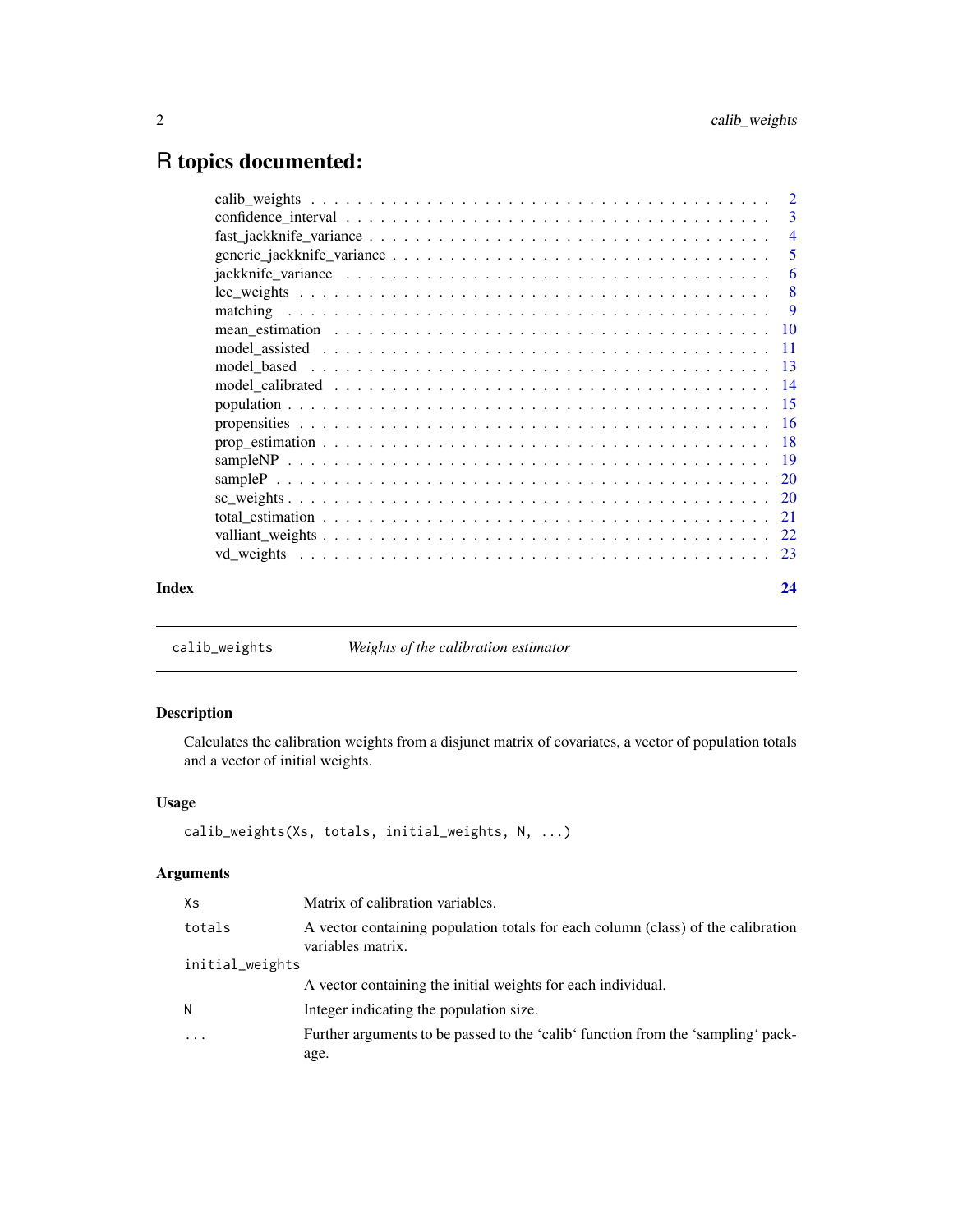#### <span id="page-2-0"></span>Details

The function uses the 'calib' function from the 'sampling' package for the estimation of g-weights, which are multiplied by the initial weights to obtain the final calibration weights. The initial weights can be calculated previously from the propensities for any of the implemented methods (see functions lee\_weights, sc\_weights, valliant\_weights, vd\_weights). The population size is used to scale said initial weights so they are easier to calibrate.

#### Value

A vector with the corresponding weights.

#### Examples

```
n = nrow(sampleNP)
N = 50000
language_total = 45429
covariates = c("education_primaria", "education_secundaria",
   "age", "sex")
pi = propensities(sampleNP, sampleP, covariates, algorithm = "glm", smooth = FALSE)
wi = sc_weights(pi$convenience)
calib_weights(sampleNP$language, language_total, wi, N, method = "raking")
```
confidence\_interval *Confidence interval*

#### Description

Calculates the confidence interval for the estimator considered.

#### Usage

```
confidence_interval(estimation, std_dev, confidence = 0.95)
```
#### Arguments

| estimation | A numeric value specifying the point estimation.                                                                                             |
|------------|----------------------------------------------------------------------------------------------------------------------------------------------|
| std_dev    | A numeric value specifying the standard deviation of the point estimation.                                                                   |
| confidence | A numeric value between 0 and 1 specifying the confidence level, taken as 1 -<br>alpha $(1 - Type I error)$ . By default, its value is 0.95. |

#### Value

A vector containing the lower and upper bounds.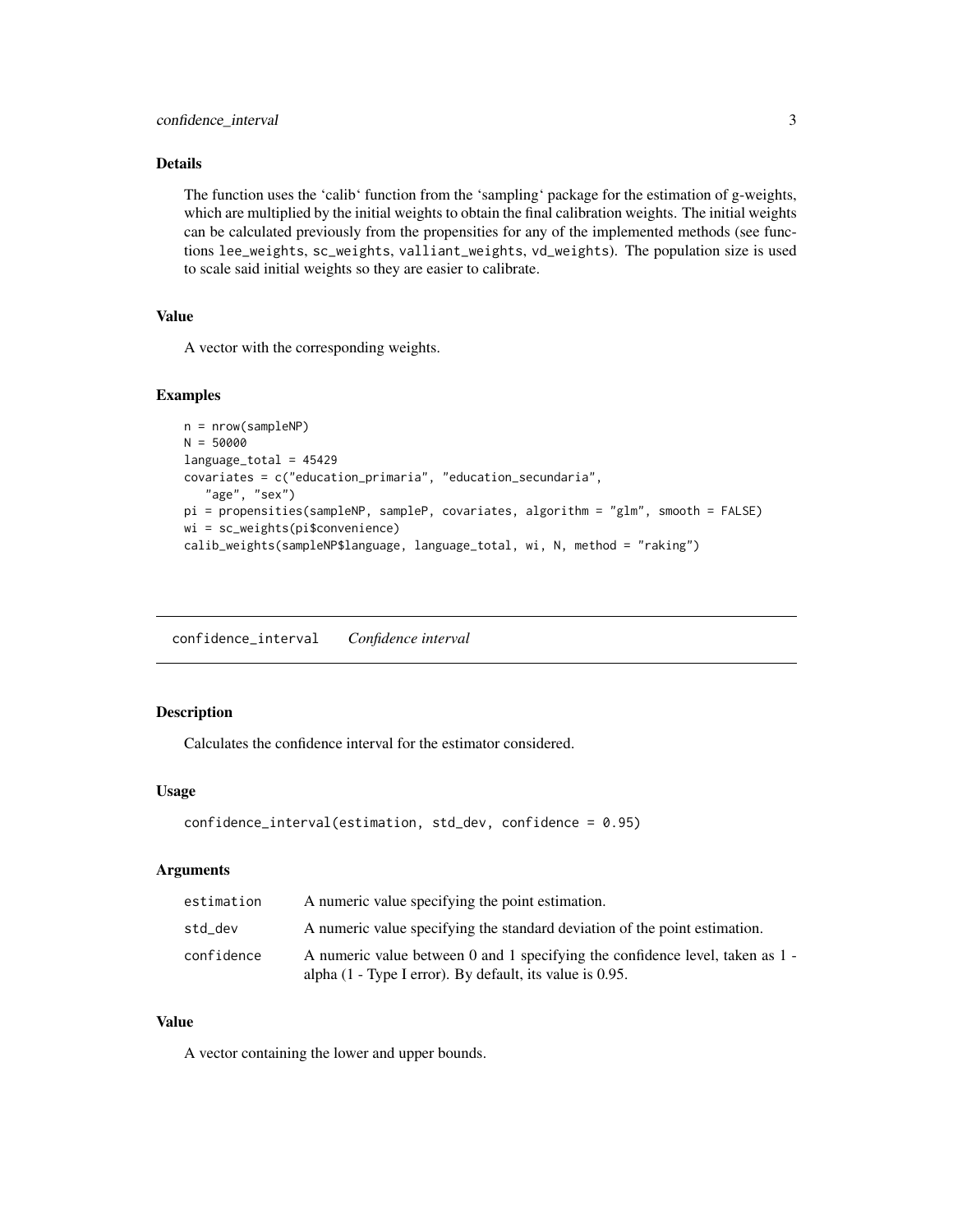```
covariates = c("education_primaria","education_secundaria",
"age", "sex")
pi = propensities(sampleNP, sampleP, covariates, algorithm = "glm", smooth = FALSE)
psa_weights = sc_weights(pi$convenience)
N = 50000
Y_est = total_estimation(sampleNP, psa_weights, estimated_vars = "vote_pens", N = N)
VY_est = fast_jackknife_variance(sampleNP, psa_weights,
   estimated_vars = "vote_pens") * N^2confidence_interval(Y_est, sqrt(VY_est), confidence = 0.90)
```
fast\_jackknife\_variance

*Calculates Jackknife variance without reweighting*

#### Description

Calculates the variance of a given estimator by Leave-One-Out Jackknife (Quenouille, 1956) with the original adjusted weights.

#### Usage

```
fast_jackknife_variance(sample, weights, estimated_vars, N = NULL)
```
#### Arguments

| sample  | A data frame containing the sample.                                                                                |
|---------|--------------------------------------------------------------------------------------------------------------------|
| weights | A vector containing the pre-calculated weights.                                                                    |
|         | estimated vars A string vector specifying the variables for which the estimators' variance are to<br>be estimated. |
| N       | Integer indicating the population size. Optional.                                                                  |

#### Details

The variance estimation is performed by eliminating an individual at each iteration with its corresponding weight and estimating the mean of the corresponding subsample, which is further used in the Jackknife formula as the usual procedure. The calculation of variance estimates through this procedure might take less computation time but also might not take into account the variance of the weighting method.

#### Value

A vector containing the resulting variance for each variable.

#### References

Quenouille, M. H. (1956). *Notes on bias in estimation.* Biometrika, 43(3/4), 353-360.

<span id="page-3-0"></span>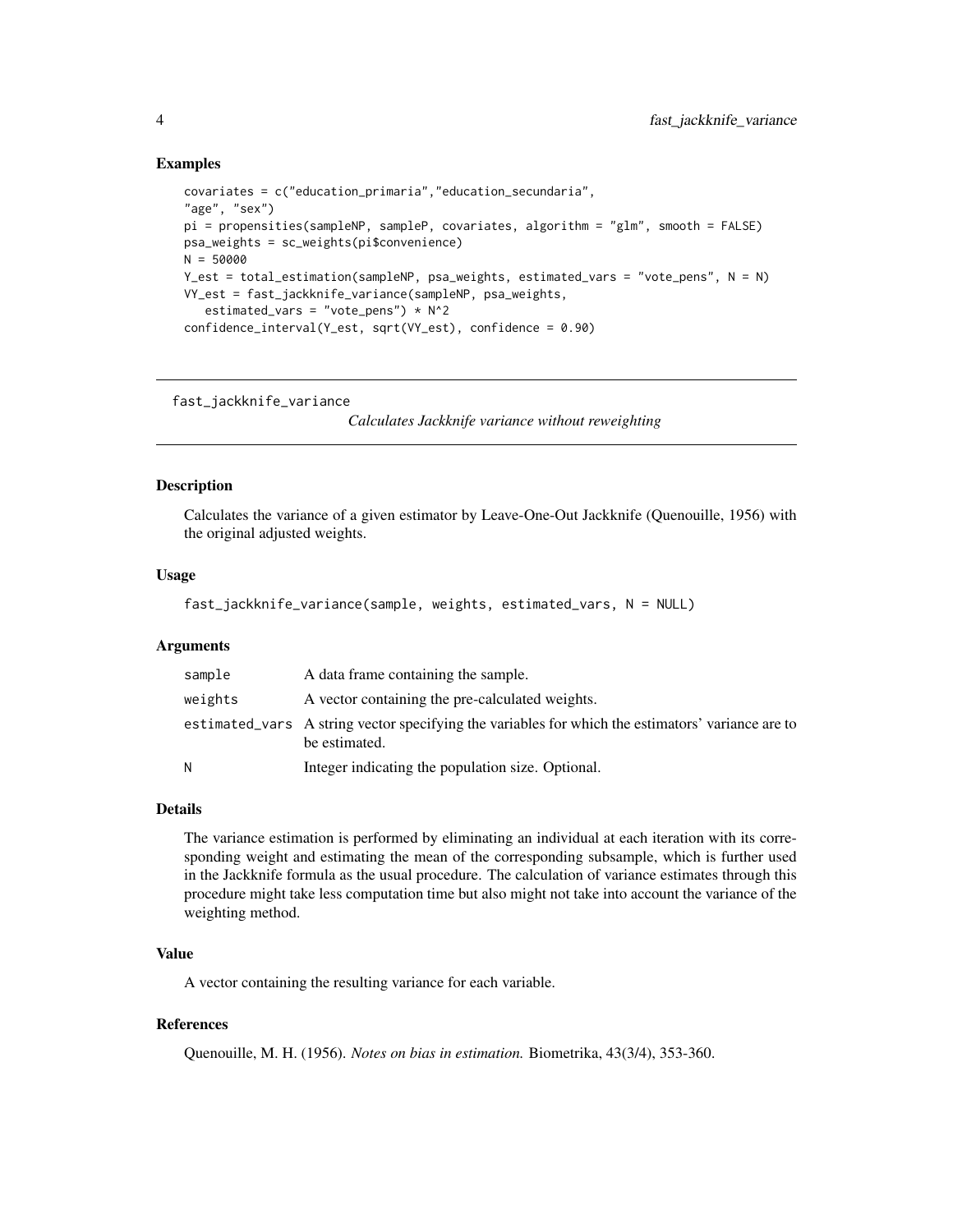```
covariates = c("education_primaria", "education_secundaria")
data_propensities = propensities(sampleNP, sampleP, covariates)
psa_weights = sc_weights(data_propensities$convenience)
fast_jackknife_variance(sampleNP, psa_weights, c("vote_pens"), 50000)
```
generic\_jackknife\_variance

*Calculates Jackknife variance with reweighting for an arbitrary estimator*

#### Description

Calculates the variance of a given estimator by Leave-One-Out Jackknife (Quenouille, 1956) with reweighting in each iteration.

#### Usage

generic\_jackknife\_variance(sample, estimator, N = NULL)

#### Arguments

| sample    | Data frame containing the non-probabilistic sample.                  |
|-----------|----------------------------------------------------------------------|
| estimator | Function that, given a sample as a parameter, returns an estimation. |
| N         | Integer indicating the population size. Optional.                    |

#### Details

The estimation of the variance requires a recalculation of the estimates in each iteration which might involve weighting adjustments, leading to an increase in computation time. It is expected that the estimated variance captures the weighting adjustments' variability and the estimator's variability.

#### Value

The resulting variance.

#### References

Quenouille, M. H. (1956). *Notes on bias in estimation.* Biometrika, 43(3/4), 353-360.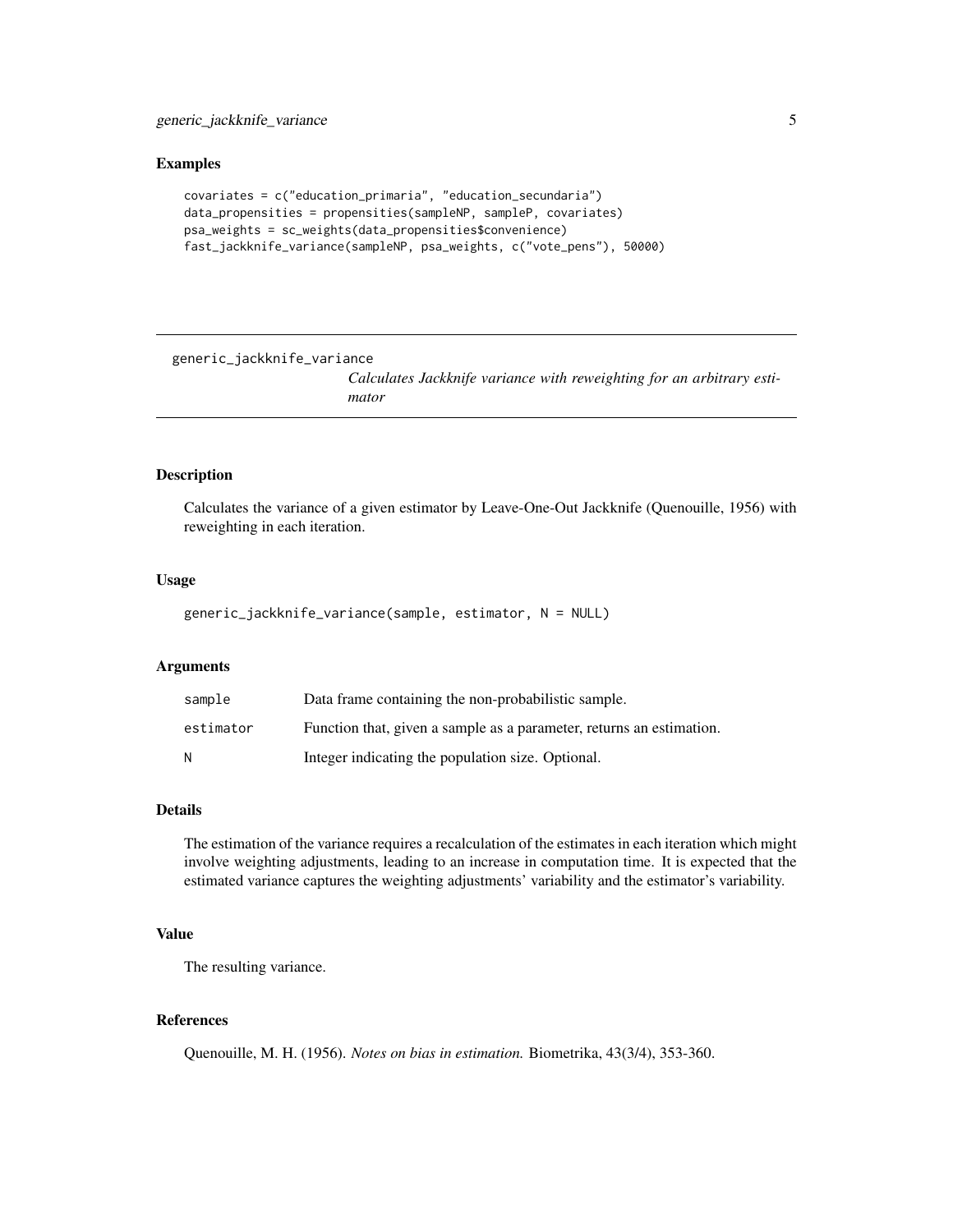```
covariates = c("education_primaria", "education_secundaria",
   "age", "sex", "language")
if (is.numeric(sampleNP$vote_gen))
  sampleNP$vote_gen = factor(sampleNP$vote_gen, c(0, 1), c('F', 'T'))
vote_gen_estimator = function(sample) {
  model_based(sample, population, covariates,
      "vote_gen", positive_label = 'T', algorithm = 'glmnet')
}
generic_jackknife_variance(sampleNP, vote_gen_estimator)
```
jackknife\_variance *Calculates Jackknife variance with reweighting for PSA*

#### Description

Calculates the variance of PSA by Leave-One-Out Jackknife (Quenouille, 1956) with reweighting in each iteration.

#### Usage

```
jackknife_variance(
  estimated_vars,
  convenience_sample,
  reference_sample,
  covariates,
 N = NULL,algorithm = "glm",smooth = FALSE,proc = NULL,
  trControl = trainControl(classProbs = TRUE),
 weighting.func = "sc",g = 5,
  calib = FALSE,
  calib_vars = NULL,
  totals = NULL,
  args.calib = NULL,
  ...
)
```
#### Arguments

estimated\_vars A string vector specifying the variables for which the estimators' variance are to be estimated.

convenience\_sample

Data frame containing the non-probabilistic sample.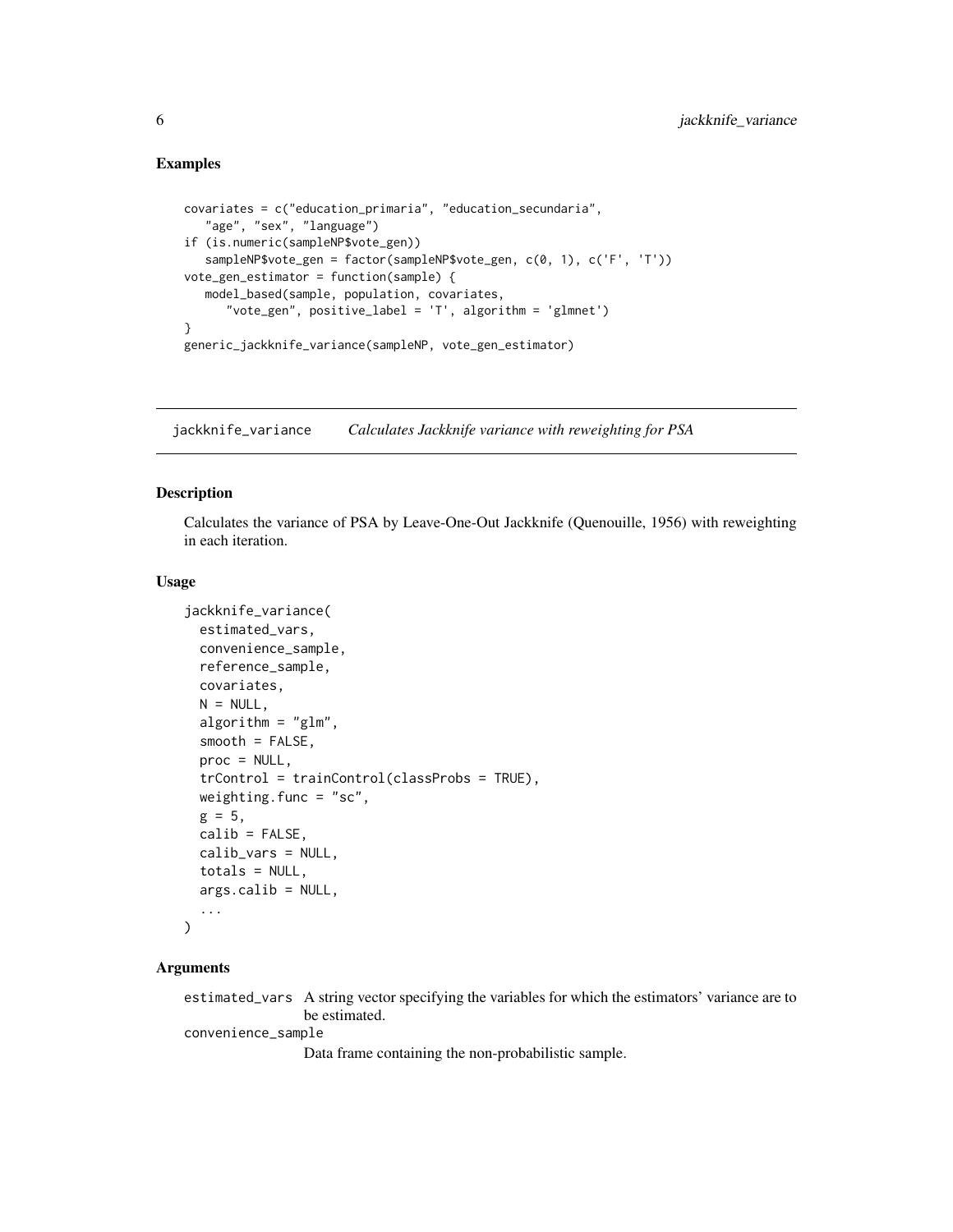<span id="page-6-0"></span>

| reference_sample |                                                                                                                                                                                                                                                                                 |  |
|------------------|---------------------------------------------------------------------------------------------------------------------------------------------------------------------------------------------------------------------------------------------------------------------------------|--|
|                  | Data frame containing the probabilistic sample.                                                                                                                                                                                                                                 |  |
| covariates       | String vector specifying the common variables to use for training.                                                                                                                                                                                                              |  |
| N                | Integer indicating the population size. Optional.                                                                                                                                                                                                                               |  |
| algorithm        | A string specifying which classification or regression model to use (same as<br>caret's method). By default, its value is "glm" (logistic regression).                                                                                                                          |  |
| smooth           | A logical value; if TRUE, propensity estimates pi_i are smoothed applying the<br>formula $(1000*pi_i + 0.5)/1001$                                                                                                                                                               |  |
| proc             | A string or vector of strings specifying if any of the data preprocessing tech-<br>niques available in train function from 'caret' package should be applied to data<br>prior to the propensity estimation. By default, its value is NULL and no prepro-<br>cessing is applied. |  |
| trControl        | A trainControl specifying the computational nuances of the train function.                                                                                                                                                                                                      |  |
|                  | weighting. func A string specifying which function should be used to compute weights from<br>propensity scores. Available functions are the following:                                                                                                                          |  |
|                  | • sc calls sc_weights.                                                                                                                                                                                                                                                          |  |
|                  | • valliant calls valliant_weights.                                                                                                                                                                                                                                              |  |
|                  | • lee calls lee_weights.                                                                                                                                                                                                                                                        |  |
|                  | • vd calls vd_weights.                                                                                                                                                                                                                                                          |  |
| g                | If weighting. func = $"lee"$ or weighting. func = $"vd",$ this element specifies<br>the number of strata to use; by default, its value is 5.                                                                                                                                    |  |
| calib            | A logical value; if TRUE, PSA weights are used as initial weights for calibration.<br>By default, its value is FALSE.                                                                                                                                                           |  |
| calib_vars       | A string or vector of strings specifying the variables to be used for calibration.<br>By default, its value is NULL.                                                                                                                                                            |  |
| totals           | A vector containing population totals for each column (class) of the calibration<br>variables matrix. Ignored if calib is set to FALSE.                                                                                                                                         |  |
| args.calib       | A list containing further arguments to be passed to the calib_weights function.                                                                                                                                                                                                 |  |
| $\cdots$         | Further parameters to be passed to the train function.                                                                                                                                                                                                                          |  |

#### Details

The estimation of the variance requires a recalculation of the estimates in each iteration which might involve weighting adjustments, leading to an increase in computation time. It is expected that the estimated variance captures the weighting adjustments' variability and the estimator's variability.

### Value

The resulting variance.

#### References

Quenouille, M. H. (1956). *Notes on bias in estimation.* Biometrika, 43(3/4), 353-360.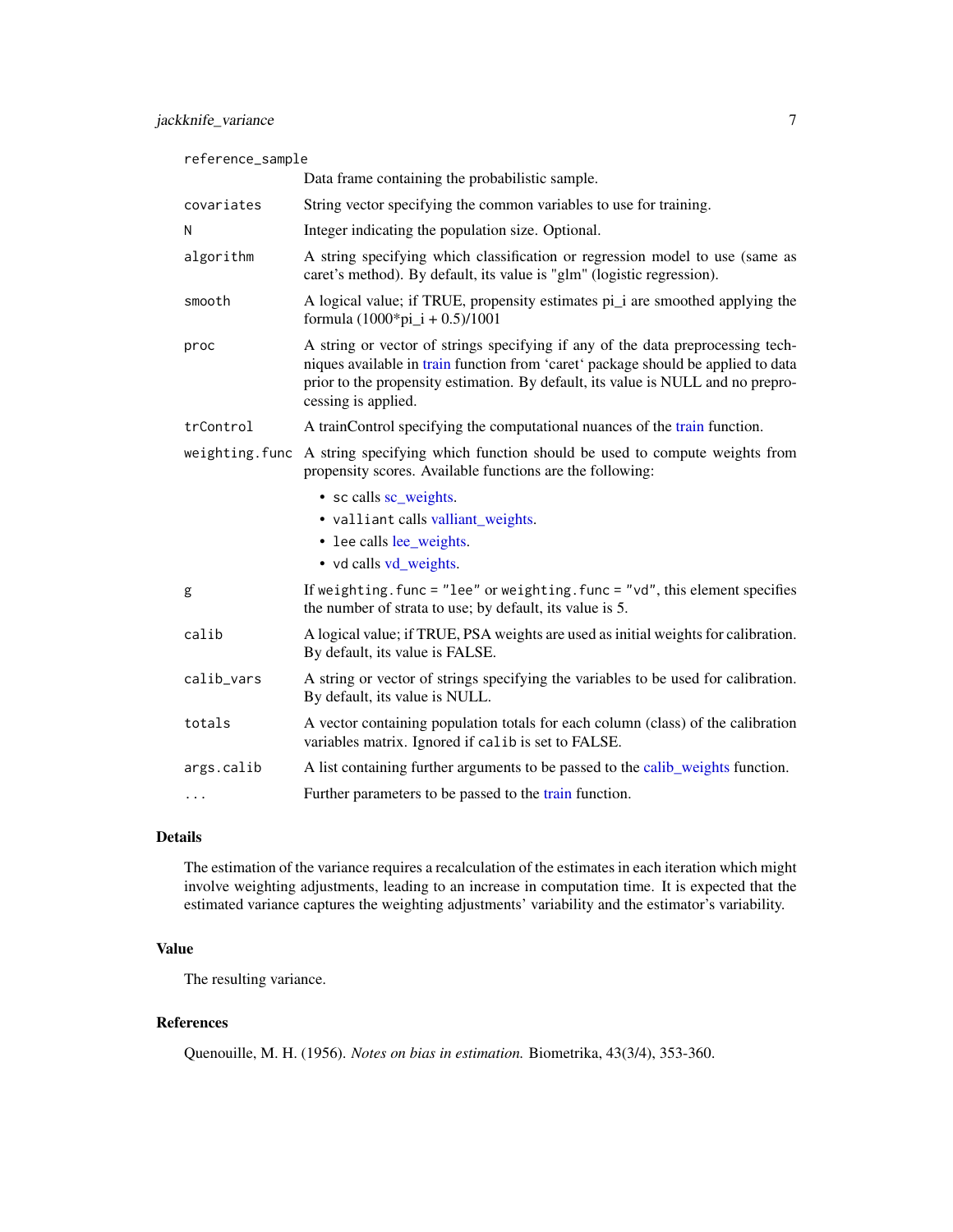```
#A simple example without calibration and default parameters
covariates = c("education_primaria", "education_secundaria")
jackknife_variance("vote_pens",sampleNP, sampleP, covariates)
```

```
#An example with linear calibration and default parameters
covariates = c("education_primaria", "education_secundaria")
calib\_vars = c("age", "sex")totals = c(2544377, 24284)
```

```
jackknife_variance("vote_pens",sampleNP, sampleP, covariates,
calib = T, calib_vars, totals, args.calib = list(method = "linear"))
```
<span id="page-7-1"></span>lee\_weights *Calculates Lee weights*

#### **Description**

Computes weights from propensity estimates using the propensity stratification design weights averaging formula introduced in Lee (2006) and Lee and Valliant (2009).

#### Usage

```
lee_weights(convenience_propensities, reference_propensities, g = 5)
```
#### Arguments

convenience\_propensities A vector with the propensities associated with the convenience sample. reference\_propensities A vector with the propensities associated with the reference sample. g The number of strata to use; by default, its value is 5.

#### Details

The function takes the vector of propensities  $\pi(x)$  and calculates the weights to be applied in the Horvitz-Thompson estimator using the formula that can be found in Lee (2006) and Lee and Valliant (2009). The vector of propensities is divided in *g* strata (ideally five according to Cochran, 1968) aiming to have individuals with similar propensities in each strata. After the stratification, weight is calculated as follows for an individual *i*:

$$
w_i = \frac{n_r(g_i)/n_r}{n_v(g_i)/n_v}
$$

where  $g_i$  represents the strata to which *i* belongs,  $n_r(g_i)$  and  $n_v(g_i)$  are the number of individuals in the  $g_i$  strata from the reference and the convenience sample respectively, and  $n_r$  and  $n_v$  are the sample sizes for the reference and the convenience sample respectively.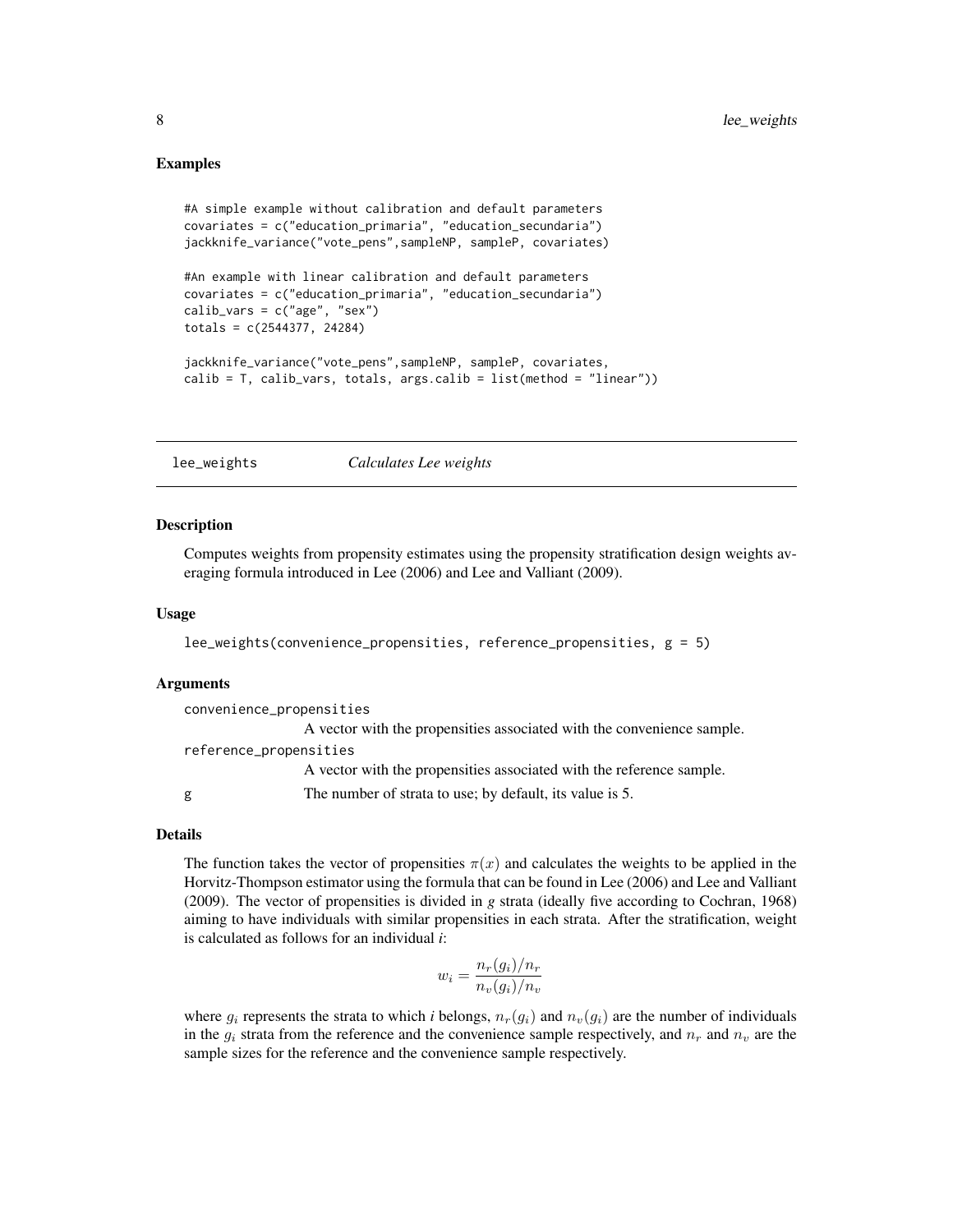#### <span id="page-8-0"></span>matching 9

#### Value

A vector with the corresponding weights.

#### References

Lee, S. (2006). *Propensity score adjustment as a weighting scheme for volunteer panel web surveys.* Journal of official statistics, 22(2), 329.

Lee, S., & Valliant, R. (2009). *Estimation for volunteer panel web surveys using propensity score adjustment and calibration adjustment.* Sociological Methods & Research, 37(3), 319-343.

Cochran, W. G. (1968). *The Effectiveness of Adjustment by Subclassification in Removing Bias in Observational Studies.* Biometrics, 24(2), 295-313

#### Examples

```
covariates = c("education_primaria", "education_secundaria")
data_propensities = propensities(sampleNP, sampleP, covariates)
lee_weights(data_propensities$convenience, data_propensities$reference)
```
matching *Predicts unknown responses by matching*

### Description

It uses the matching method introduced by Rivers (2007). The idea is to model the relationship between y\_k and x\_k using the convenience sample in order to predict y\_k for the reference sample. You can then predict the total using the 'total\_estimation' method.

#### Usage

```
matching(
  convenience_sample,
  reference_sample,
  covariates,
  estimated_var,
  positive_label = NULL,
  algorithm = "glm",proc = NULL,
  ...
)
```
#### Arguments

convenience\_sample

Data frame containing the non-probabilistic sample.

reference\_sample

Data frame containing the probabilistic sample.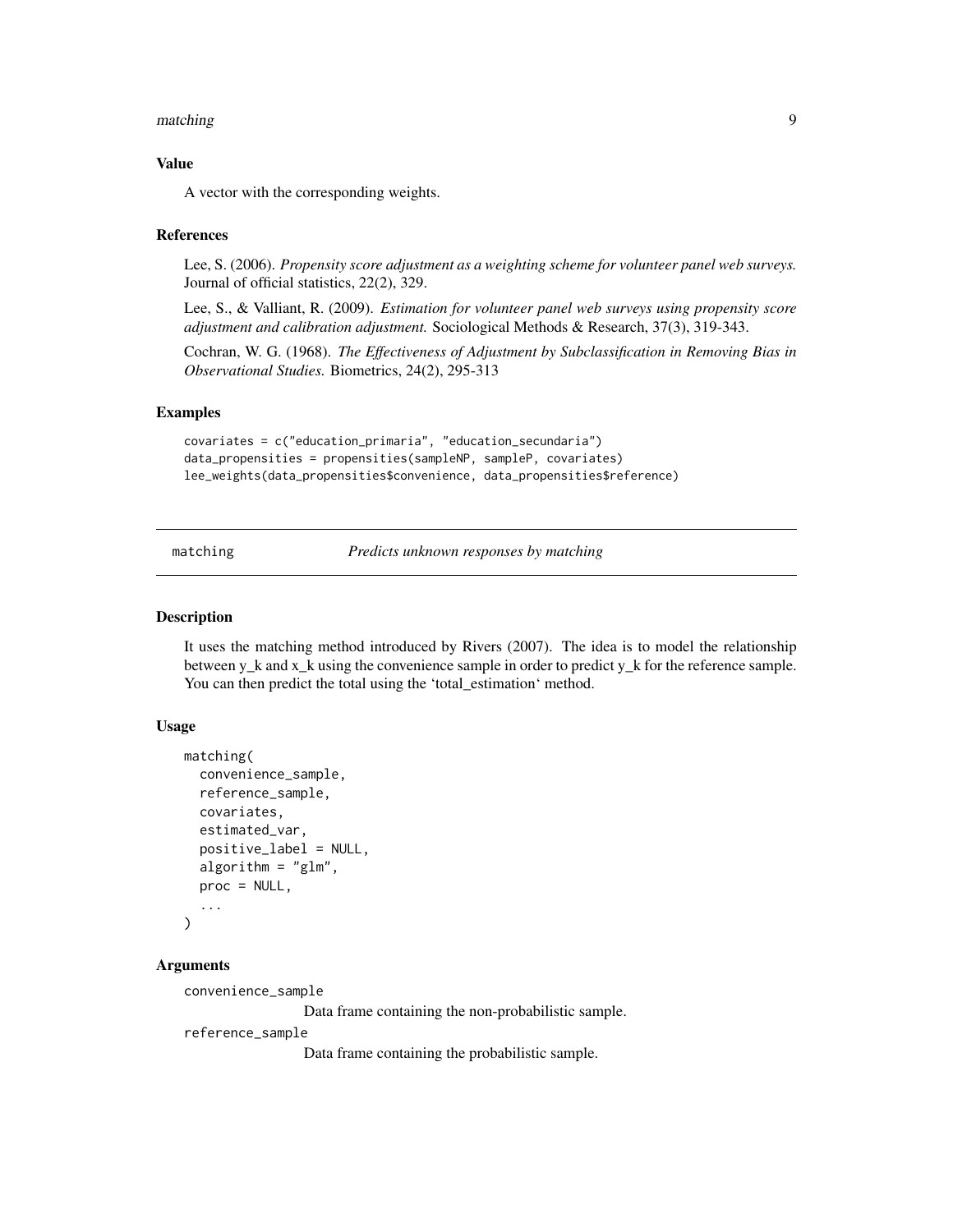<span id="page-9-0"></span>

| covariates     | String vector specifying the common variables to use for training.                                                                                                                                                                                                              |
|----------------|---------------------------------------------------------------------------------------------------------------------------------------------------------------------------------------------------------------------------------------------------------------------------------|
| estimated_var  | String specifying the variable to estimate.                                                                                                                                                                                                                                     |
| positive_label | String specifying the label to be considered positive if the estimated variable is<br>categorical. Leave it as the default NULL otherwise.                                                                                                                                      |
| algorithm      | A string specifying which classification or regression model to use (same as<br>caret's method).                                                                                                                                                                                |
| proc           | A string or vector of strings specifying if any of the data preprocessing tech-<br>niques available in train function from 'caret' package should be applied to data<br>prior to the propensity estimation. By default, its value is NULL and no prepro-<br>cessing is applied. |
| $\ddotsc$      | Further parameters to be passed to the train function.                                                                                                                                                                                                                          |

#### Details

Training of the models is done via the 'caret' package. The algorithm specified in algorithm must match one of the names in the list of algorithms supported by 'caret'. If the estimated variable is categorical, probabilities are returned.

#### Value

A vector containing the estimated responses for the reference sample.

#### References

Rivers, D. (2007). *Sampling for Web Surveys*. Presented in Joint Statistical Meetings, Salt Lake City, UT.

#### Examples

```
#Simple example with default parameters
N = 50000
covariates = c("education_primaria", "education_secundaria")
if (is.numeric(sampleNP$vote_gen))
   sampleNP$vote_gen = factor(sampleNP$vote_gen, c(0, 1), c('F', 'T'))
estimated_votes = data.frame(
   vote_gen = matching(sampleNP, sampleP, covariates, "vote_gen", 'T')
)
total_estimation(estimated_votes, N / nrow(estimated_votes), c("vote_gen"), N)
```
mean\_estimation *Estimates the population means*

#### Description

Estimates the means for the specified variables measured in a sample given some pre-calculated weights.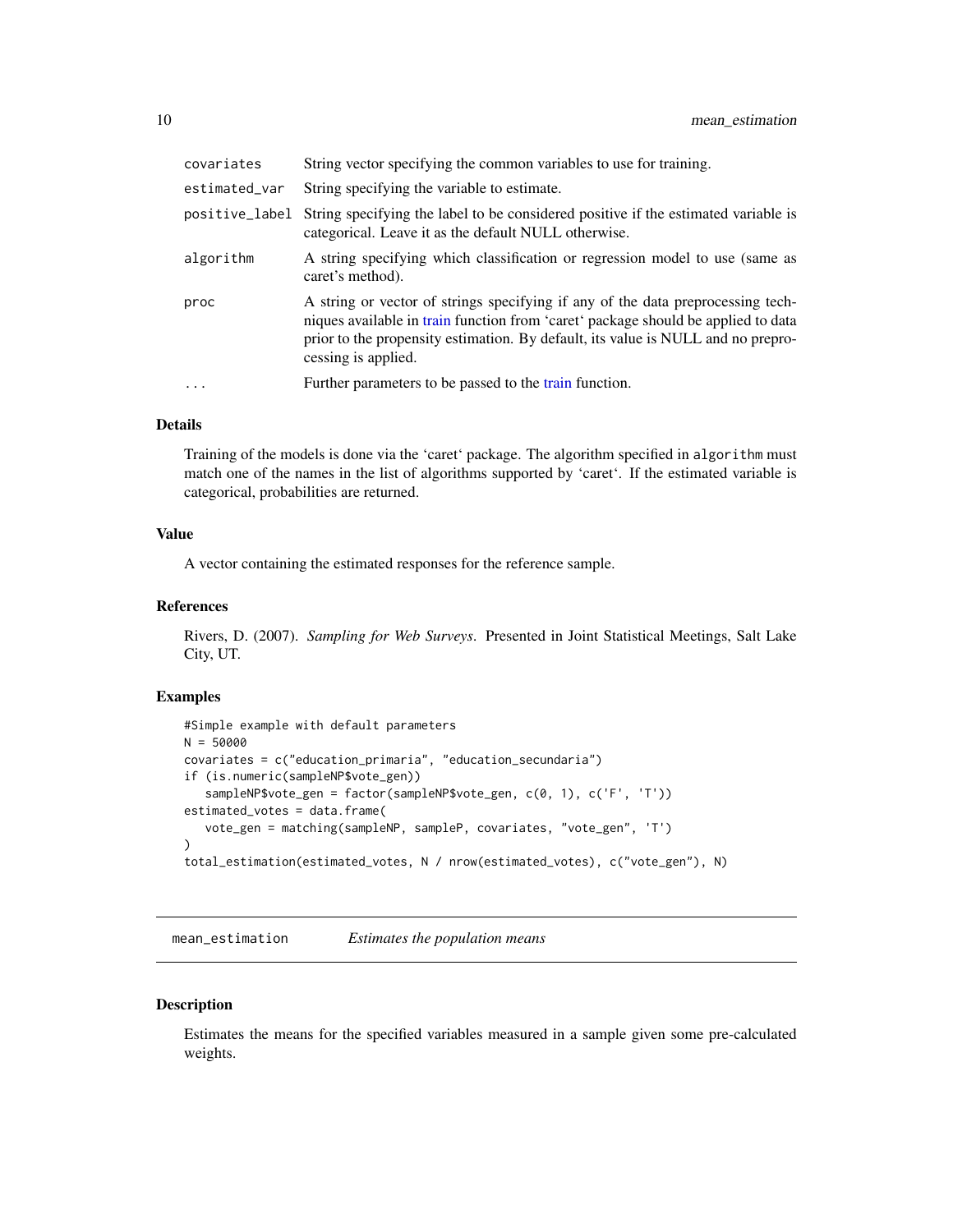#### <span id="page-10-0"></span>model\_assisted 11

#### Usage

```
mean_estimation(sample, weights, estimated_vars, N = NULL)
```
#### Arguments

| sample  | A data frame containing the sample with the variables for which the means are<br>to be calculated. |
|---------|----------------------------------------------------------------------------------------------------|
| weights | A vector of pre-calculated weights.                                                                |
|         | estimated_vars String vector specifying the variables in the sample to be estimated.               |
| N       | An integer specifying the population size (optional).                                              |

#### Value

A vector with the corresponding estimations.

#### Examples

```
covariates = c("education_primaria", "education_secundaria")
data_propensities = propensities(sampleNP, sampleP, covariates)
psa_weights = sc_weights(data_propensities$convenience)
mean_estimation(sampleNP, psa_weights, c("vote_pens"))
```
#### Description

It uses the model assisted estimator introduced by Särndal et al. (1992).

#### Usage

```
model_assisted(
  sample_data,
  weights,
  full_data,
  covariates,
  estimated_var,
  estimate_mean = FALSE,
  positive_label = NULL,
  algorithm = "glm",proc = NULL,
  ...
\mathcal{L}
```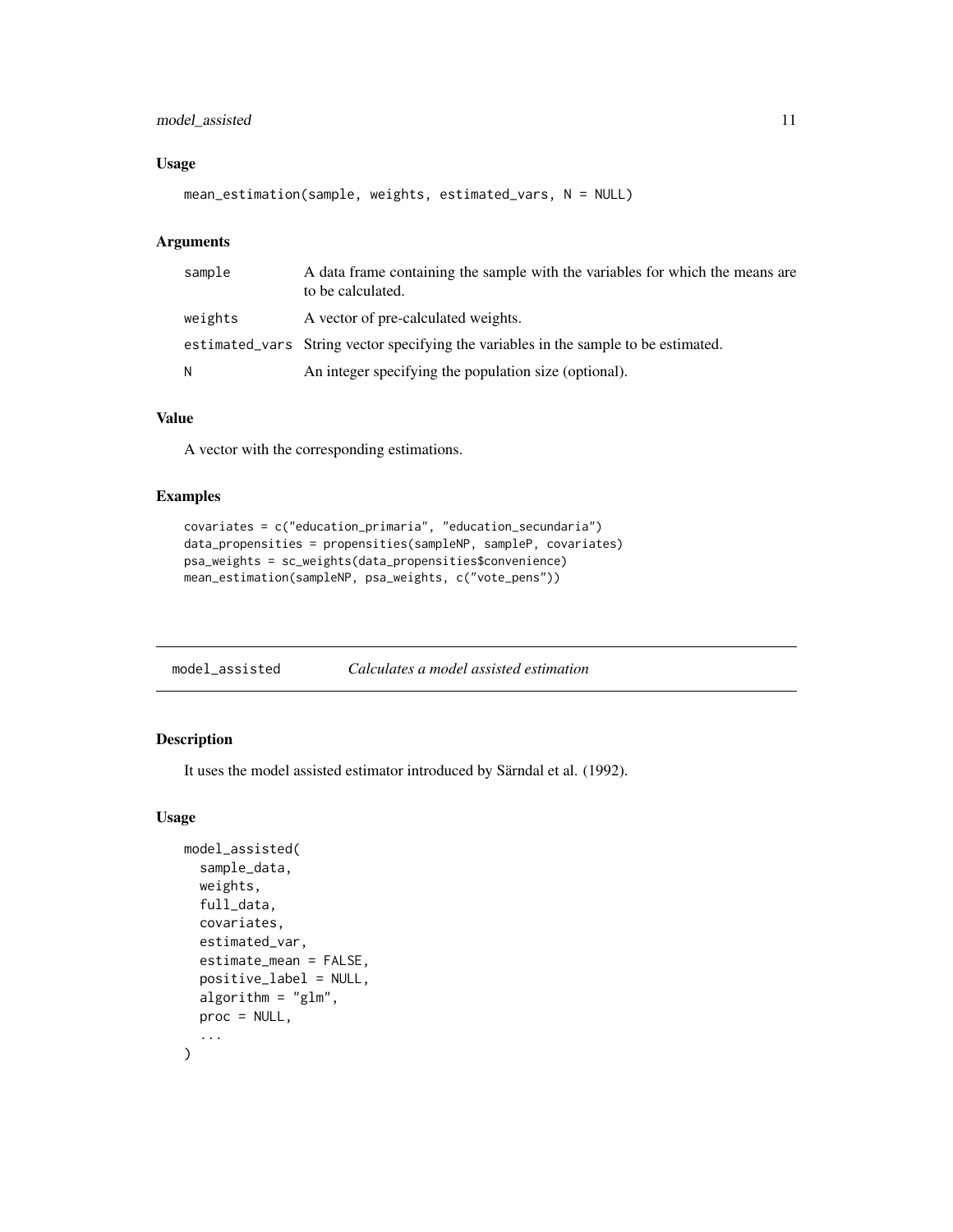#### Arguments

| sample_data    | Data frame containing the sample.                                                                                                                                                                                                                                               |
|----------------|---------------------------------------------------------------------------------------------------------------------------------------------------------------------------------------------------------------------------------------------------------------------------------|
| weights        | Vector containing the sample weights.                                                                                                                                                                                                                                           |
| full_data      | Data frame containing all the individuals contained in the population.                                                                                                                                                                                                          |
| covariates     | String vector specifying the common variables to use for training.                                                                                                                                                                                                              |
| estimated_var  | String specifying the variable to estimate.                                                                                                                                                                                                                                     |
| estimate_mean  | Boolean specifying whether the mean estimation should be returned. Otherwise,<br>the total estimation is returned by default.                                                                                                                                                   |
| positive_label | String specifying the label to be considered positive if the estimated variable is<br>categorical. Leave it as the default NULL otherwise.                                                                                                                                      |
| algorithm      | A string specifying which classification or regression model to use (same as<br>caret's method).                                                                                                                                                                                |
| proc           | A string or vector of strings specifying if any of the data preprocessing tech-<br>niques available in train function from 'caret' package should be applied to data<br>prior to the propensity estimation. By default, its value is NULL and no prepro-<br>cessing is applied. |
| $\ddots$       | Further parameters to be passed to the train function.                                                                                                                                                                                                                          |

#### Details

Training of the models is done via the 'caret' package. The algorithm specified in algorithm must match one of the names in the list of algorithms supported by 'caret'.

#### Value

The population total estimation (or mean if specified by the 'estimate\_mean' parameter).

#### References

Särndal, C. E., Swensson, B., & Wretman, J. (1992). *Model assisted survey sampling.* Springer, New York.

```
#Simple example
covariates = c("education_primaria", "education_secundaria",
   "age", "sex", "language")
if (is.numeric(sampleNP$vote_gen))
   sampleNP$vote_gen = factor(sampleNP$vote_gen, c(0, 1), c('F', 'T'))
model_assisted(sampleNP, nrow(population) / nrow(sampleNP),
   population, covariates, "vote_gen", positive_label = 'T', algorithm = 'glmnet')
```
<span id="page-11-0"></span>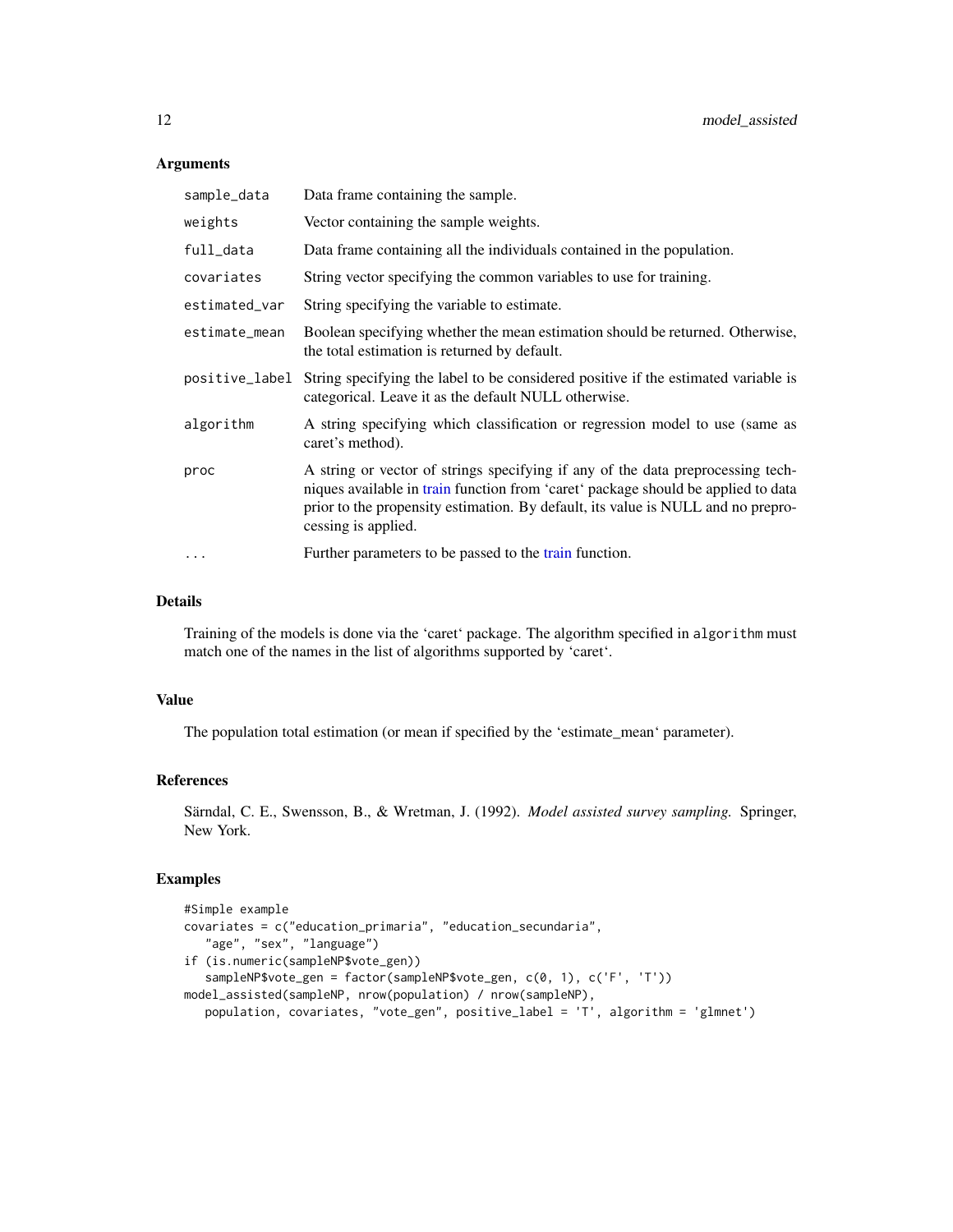<span id="page-12-0"></span>

It uses the model based estimator. The idea in order to estimate the population total is to add the sample responses and the predicted responses for the individuals not contained in the sample. See for example Valliant et al. (2000).

#### Usage

```
model_based(
  sample_data,
  full_data,
  covariates,
  estimated_var,
  estimate_mean = FALSE,
  positive_label = NULL,
  algorithm = "glm",proc = NULL,
  ...
)
```
#### Arguments

| sample_data    | Data frame containing the sample.                                                                                                                                                                                                                                               |
|----------------|---------------------------------------------------------------------------------------------------------------------------------------------------------------------------------------------------------------------------------------------------------------------------------|
| full_data      | Data frame containing all the individuals contained in the population.                                                                                                                                                                                                          |
| covariates     | String vector specifying the common variables to use for training.                                                                                                                                                                                                              |
| estimated_var  | String specifying the variable to estimate.                                                                                                                                                                                                                                     |
| estimate_mean  | Boolean specifying whether the mean estimation should be returned. Otherwise,<br>the total estimation is returned by default.                                                                                                                                                   |
| positive_label | String specifying the label to be considered positive if the estimated variable is<br>categorical. Leave it as the default NULL otherwise.                                                                                                                                      |
| algorithm      | A string specifying which classification or regression model to use (same as<br>caret's method).                                                                                                                                                                                |
| proc           | A string or vector of strings specifying if any of the data preprocessing tech-<br>niques available in train function from 'caret' package should be applied to data<br>prior to the propensity estimation. By default, its value is NULL and no prepro-<br>cessing is applied. |
| $\cdot$        | Further parameters to be passed to the train function.                                                                                                                                                                                                                          |

#### Details

Training of the models is done via the 'caret' package. The algorithm specified in algorithm must match one of the names in the list of algorithms supported by 'caret'.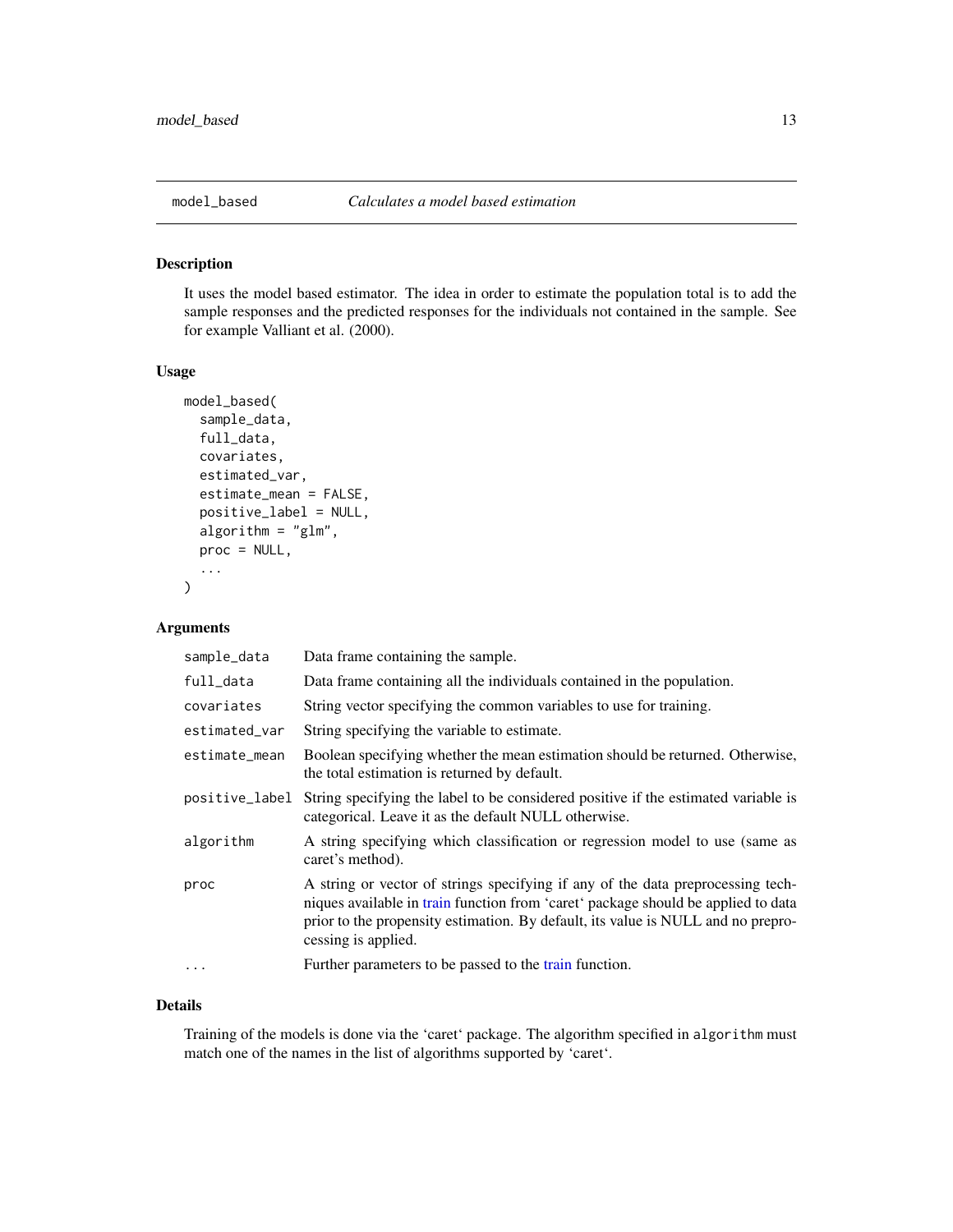#### <span id="page-13-0"></span>Value

The population total estimation (or mean if specified by the 'estimate\_mean' parameter).

#### References

Valliant, R., Dorfman, A. H., & Royall, R. M. (2000) *Finite population sampling and inference: a prediction approach.* Wiley, New York.

#### Examples

```
#Simple example
covariates = c("education_primaria", "education_secundaria",
   "age", "sex", "language")
if (is.numeric(sampleNP$vote_gen))
   sampleNP$vote_gen = factor(sampleNP$vote_gen, c(0, 1), c('F', 'T'))
model_based(sampleNP, population, covariates,
   "vote_gen", positive_label = 'T', algorithm = 'glmnet')
```
model\_calibrated *Calculates a model calibrated estimation*

#### Description

It uses the model calibrated estimator introduced by Wu et al. (2001).

#### Usage

```
model_calibrated(
  sample_data,
  weights,
  full_data,
  covariates,
  estimated_var,
  estimate_mean = FALSE,
  positive_label = NULL,
  algorithm = "glm",proc = NULL,
  ...
)
```
#### Arguments

| sample_data | Data frame containing the sample.                                      |
|-------------|------------------------------------------------------------------------|
| weights     | Vector containing the sample weights.                                  |
| full_data   | Data frame containing all the individuals contained in the population. |
| covariates  | String vector specifying the common variables to use for training.     |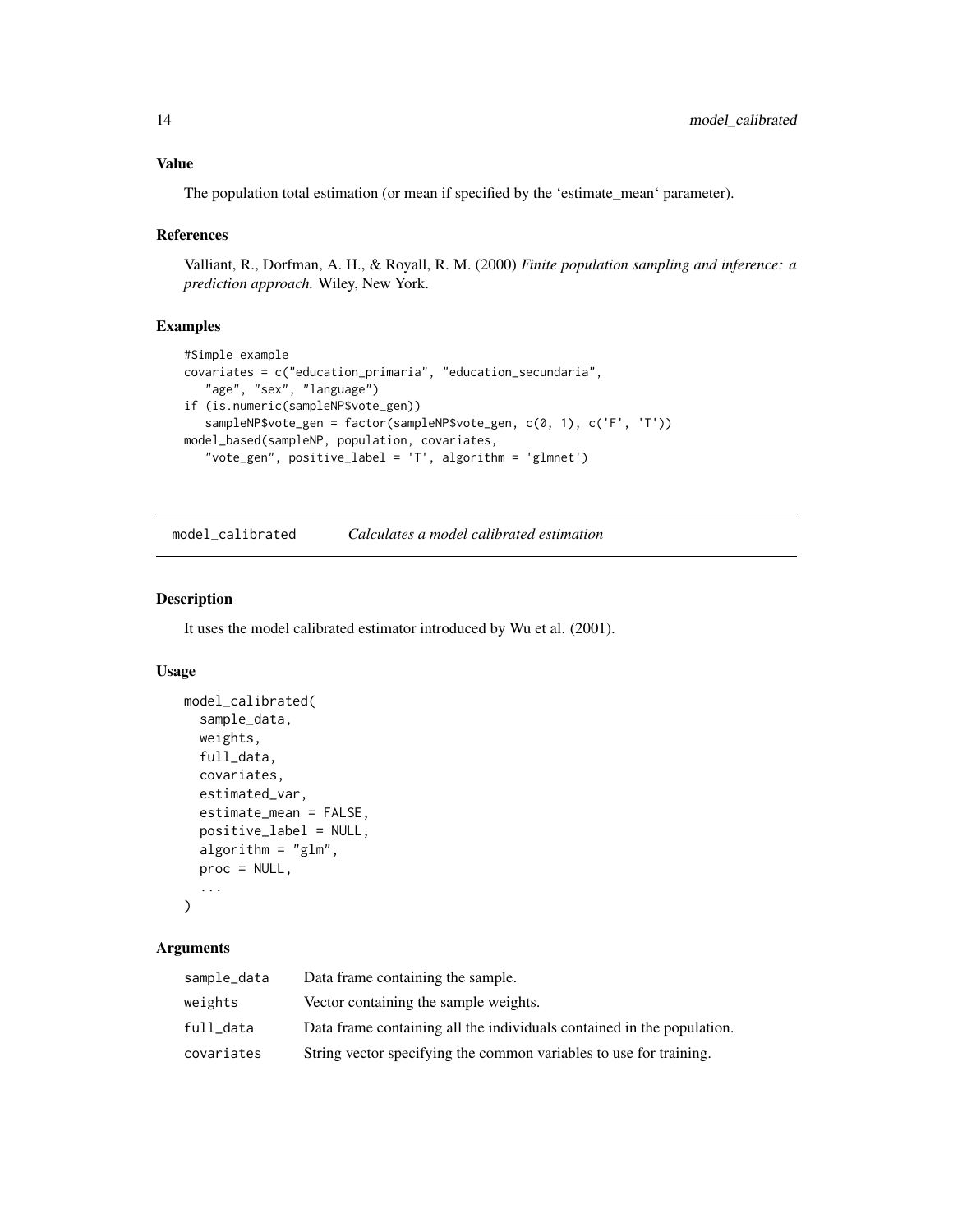#### <span id="page-14-0"></span>population and the set of the set of the set of the set of the set of the set of the set of the set of the set of the set of the set of the set of the set of the set of the set of the set of the set of the set of the set o

| estimated_var  | String specifying the variable to estimate.                                                                                                                                                                                                                                     |
|----------------|---------------------------------------------------------------------------------------------------------------------------------------------------------------------------------------------------------------------------------------------------------------------------------|
| estimate_mean  | Boolean specifying whether the mean estimation should be returned. Otherwise,<br>the total estimation is returned by default.                                                                                                                                                   |
| positive_label | String specifying the label to be considered positive if the estimated variable is<br>categorical. Leave it as the default NULL otherwise.                                                                                                                                      |
| algorithm      | A string specifying which classification or regression model to use (same as<br>caret's method).                                                                                                                                                                                |
| proc           | A string or vector of strings specifying if any of the data preprocessing tech-<br>niques available in train function from 'caret' package should be applied to data<br>prior to the propensity estimation. By default, its value is NULL and no prepro-<br>cessing is applied. |
| $\ddots$ .     | Further parameters to be passed to the train function.                                                                                                                                                                                                                          |

#### Details

Training of the models is done via the 'caret' package. The algorithm specified in algorithm must match one of the names in the list of algorithms supported by 'caret'.

#### Value

The population total estimation (or mean if specified by the 'estimate\_mean' parameter).

#### References

Wu, C., & Sitter, R. R. (2001). *A model-calibration approach to using complete auxiliary information from survey data.* Journal of the American Statistical Association, 96(453), 185-193.

#### Examples

```
#Simple example
covariates = c("education_primaria", "education_secundaria",
   "age", "sex", "language")
if (is.numeric(sampleNP$vote_gen))
  sampleNP$vote_gen = factor(sampleNP$vote_gen, c(0, 1), c('F', 'T'))
model_calibrated(sampleNP, nrow(population) / nrow(sampleNP),
  population, covariates, "vote_gen", positive_label = 'T', algorithm = 'glmnet')
```
population *A full population*

#### Description

A dataset of a simulated fictitious population of 50,000 individuals. Further details on the generation of the dataset can be found in Ferri-García and Rueda (2018). The variables present in the dataset are the following: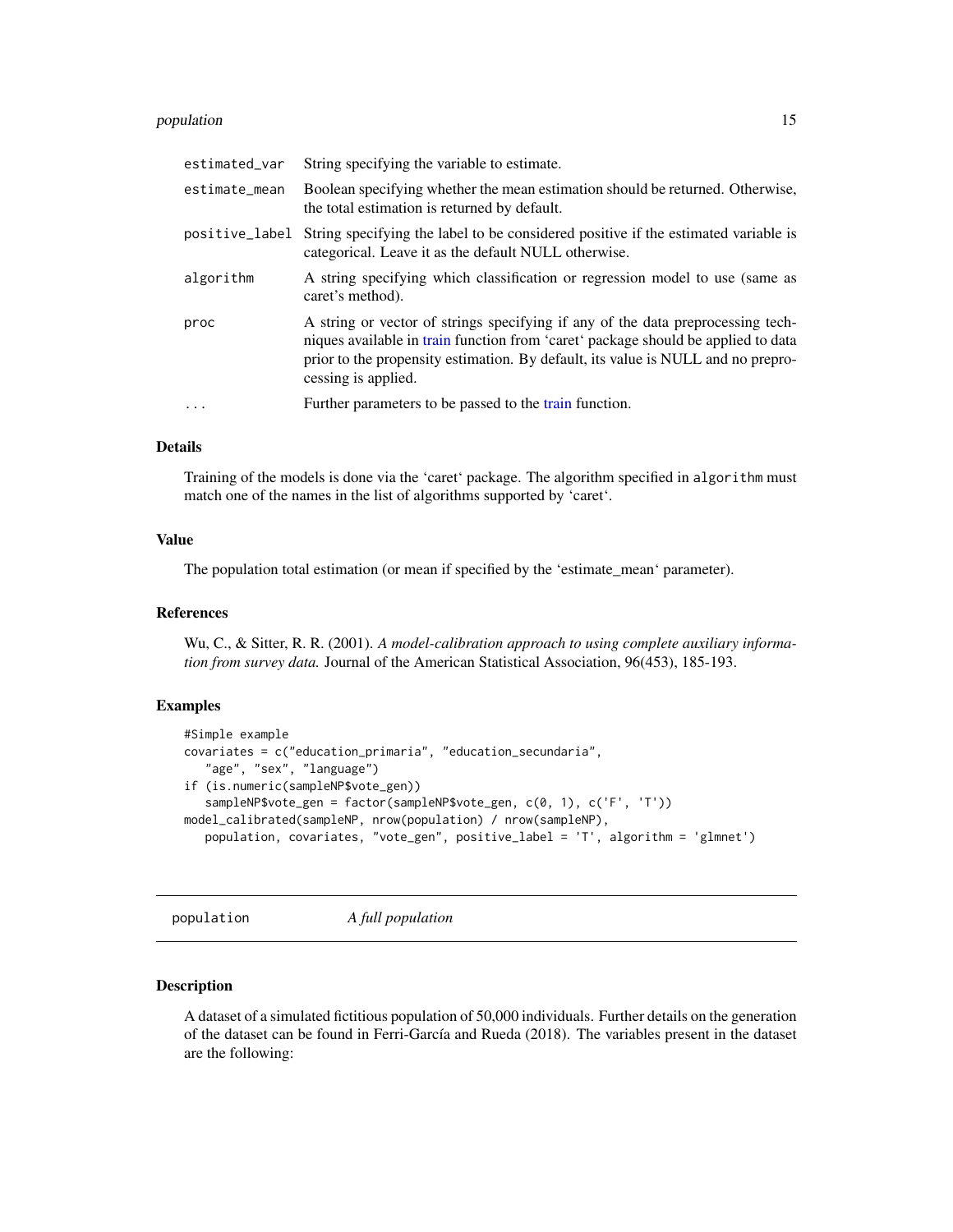- <span id="page-15-0"></span>• education\_primaria. A binary variable indicating if the highest academic level achieved by the individual is Primary Education.
- education\_secundaria. A binary variable indicating if the highest academic level achieved by the individual is Secondary Education.
- education\_terciaria. A binary variable indicating if the highest academic level achieved by the individual is Tertiary Education.
- age. A numeric variable, with values ranging from 18 to 100, indicating the age of the individual.
- sex. A binary variable indicating if the individual is a man.
- language. A binary variable indicating if the individual is a native.

#### Usage

population

#### Format

An object of class data. frame with 50000 rows and 6 columns.

#### References

Ferri-García, R., & Rueda, M. (2018). *Efficiency of propensity score adjustment and calibration on the estimation from non-probabilistic online surveys*. SORT-Statistics and Operations Research Transactions, 1(2), 159-162.

propensities *Calculates sample propensities*

#### Description

Given a convenience sample and a reference sample, computes estimates on the propensity to participate in the convenience sample based on classification models to be selected by the user.

#### Usage

```
propensities(
  convenience_sample,
  reference_sample,
  covariates,
  algorithm = "glm",smooth = FALSE,
 proc = NULL,
  trControl = trainControl(classProbs = TRUE),
  ...
)
```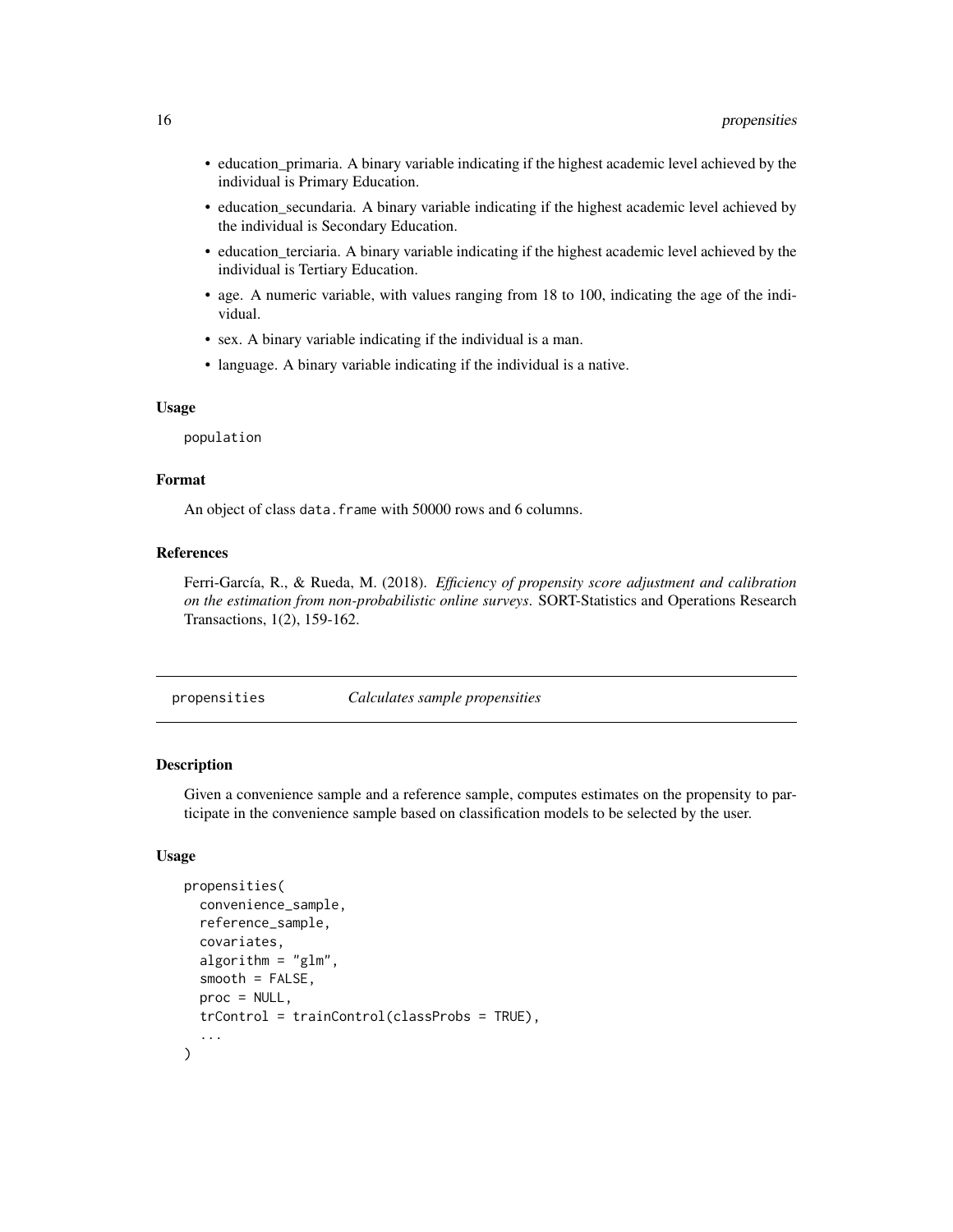#### <span id="page-16-0"></span>propensities 17

#### **Arguments**

| convenience_sample |                                                                                                                                                                                                                                                                                 |  |
|--------------------|---------------------------------------------------------------------------------------------------------------------------------------------------------------------------------------------------------------------------------------------------------------------------------|--|
|                    | Data frame containing the non-probabilistic sample.                                                                                                                                                                                                                             |  |
| reference_sample   |                                                                                                                                                                                                                                                                                 |  |
|                    | Data frame containing the probabilistic sample.                                                                                                                                                                                                                                 |  |
| covariates         | String vector specifying the common variables to use for training.                                                                                                                                                                                                              |  |
| algorithm          | A string specifying which classification or regression model to use (same as<br>caret's method).                                                                                                                                                                                |  |
| smooth             | A logical value; if TRUE, propensity estimates pi_i are smoothed applying the<br>formula $(1000 \times pi_i + 0.5)/1001$                                                                                                                                                        |  |
| proc               | A string or vector of strings specifying if any of the data preprocessing tech-<br>niques available in train function from 'caret' package should be applied to data<br>prior to the propensity estimation. By default, its value is NULL and no prepro-<br>cessing is applied. |  |
| trControl          | A trainControl specifying the computational nuances of the train function.                                                                                                                                                                                                      |  |
| .                  | Further parameters to be passed to the train function.                                                                                                                                                                                                                          |  |

#### Details

Training of the propensity estimation models is done via the 'caret' package. The algorithm specified in algorithm must match one of the names in the list of algorithms supported by 'caret'. Case weights are used to balance classes (for models that accept them). The smoothing formula for propensities avoids mathematical irregularities in the calculation of sample weight when an estimated propensity is 0 or 1. Further details can be found in Buskirk and Kolenikov (2015).

#### Value

A list containing 'convenience' propensities and 'reference' propensities.

#### References

Buskirk, T. D., & Kolenikov, S. (2015). *Finding respondents in the forest: A comparison of logistic regression and random forest models for response propensity weighting and stratification.* Survey Methods: Insights from the Field, 17.

```
#Simple example with default parameters
covariates = c("education_primaria", "education_secundaria")
propensities(sampleNP, sampleP, covariates)
```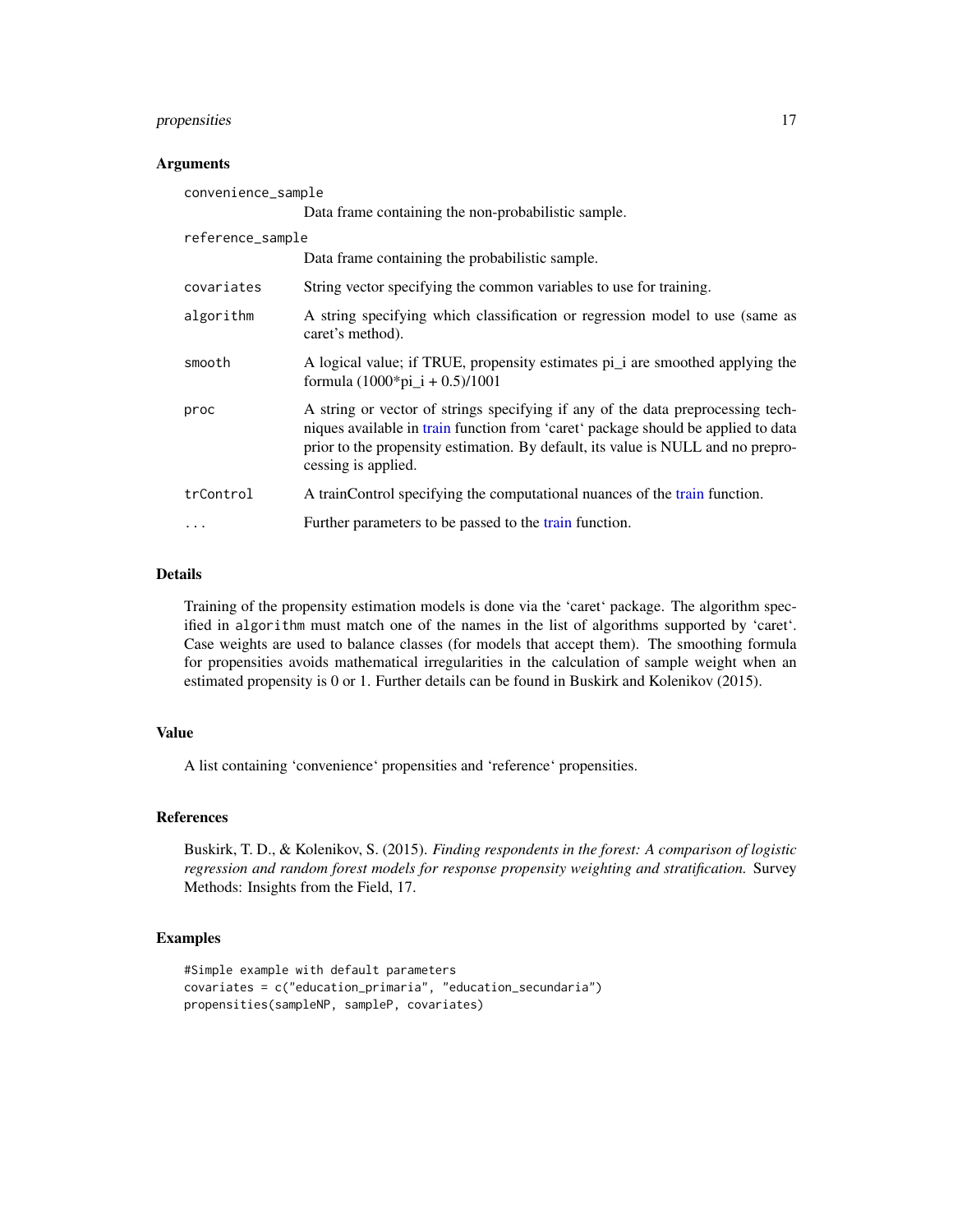<span id="page-17-0"></span>

Estimates the proportion of a given class or classes for the specified variables measured in a sample given some pre-calculated weights.

#### Usage

```
prop_estimation(sample, weights, estimated_vars, class, N = NULL)
```
#### Arguments

| sample  | A data frame containing the sample with the variables for which the means are<br>to be calculated.                                                                                                                                                                                        |
|---------|-------------------------------------------------------------------------------------------------------------------------------------------------------------------------------------------------------------------------------------------------------------------------------------------|
| weights | A vector of pre-calculated weights.                                                                                                                                                                                                                                                       |
|         | estimated_vars String vector specifying the variables in the sample to be estimated.                                                                                                                                                                                                      |
| class   | String vector specifying which class (value) proportion is to be estimated in<br>each variable. The <i>i</i> -th element of this vector corresponds to the class of which<br>proportion is desired to estimate of the <i>i</i> -th variable of the vector specified in<br>estimated_vars. |
| Ν       | An integer specifying the population size (optional).                                                                                                                                                                                                                                     |

#### Value

A vector with the corresponding estimations.

```
covariates = c("education_primaria", "education_secundaria")
data_propensities = propensities(sampleNP, sampleP, covariates)
psa_weights = sc_weights(data_propensities$convenience)
```

```
#The function will estimate the proportion of individuals
#with the 0 value in vote_pens and the 1 value in vote_pir
prop_estimation(sampleNP, psa_weights, c("vote_pens", "vote_pir"), c(0, 1))
```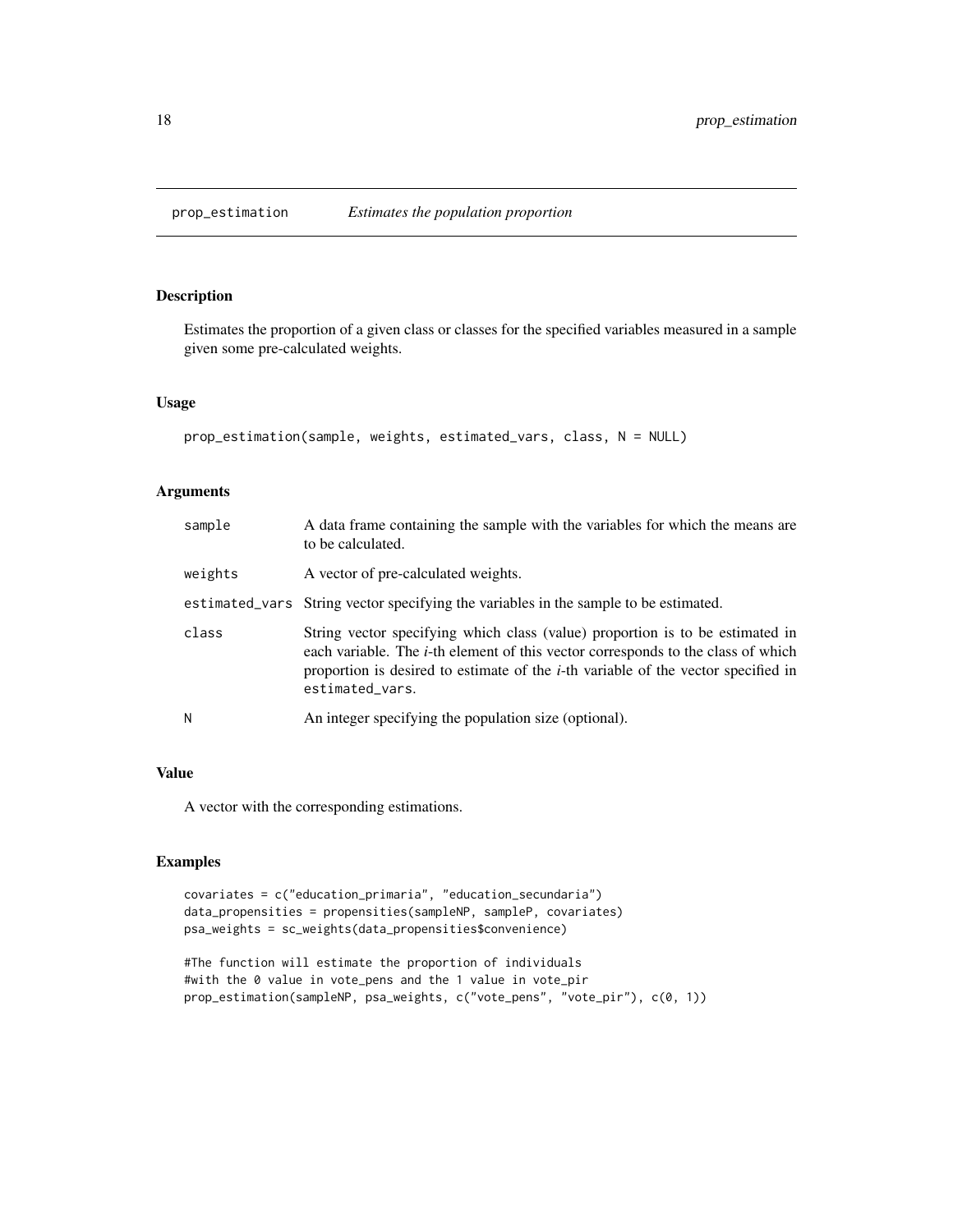<span id="page-18-0"></span>A dataset of 1000 individuals extracted from the subpopulation of individuals with internet access in a simulated fictitious population of 50,000 individuals. This sample attempts to reproduce a case of nonprobability sampling with selection bias, as there are important differences between the potentially covered population, the covered population and the full target population. Further details on the generation of the dataset can be found in Ferri-García and Rueda (2018). The variables present in the dataset are the following:

- vote\_gen. A binary variable indicating if the individual vote preferences are for Party 1. This variable is related to gender.
- vote pens. A binary variable indicating if the individual vote preferences are for Party 2. This variable is related to age.
- vote pir. A binary variable indicating if the individual vote preferences are for Party 3. This variable is related to age and internet access.
- education\_primaria. A binary variable indicating if the highest academic level achieved by the individual is Primary Education.
- education\_secundaria. A binary variable indicating if the highest academic level achieved by the individual is Secondary Education.
- education\_terciaria. A binary variable indicating if the highest academic level achieved by the individual is Tertiary Education.
- age. A numeric variable, with values ranging from 18 to 100, indicating the age of the individual.
- sex. A binary variable indicating if the individual is a man.
- language. A binary variable indicating if the individual is a native.

#### Usage

#### sampleNP

#### Format

An object of class data. frame with 1000 rows and 9 columns.

#### References

Ferri-García, R., & Rueda, M. (2018). *Efficiency of propensity score adjustment and calibration on the estimation from non-probabilistic online surveys*. SORT-Statistics and Operations Research Transactions, 1(2), 159-162.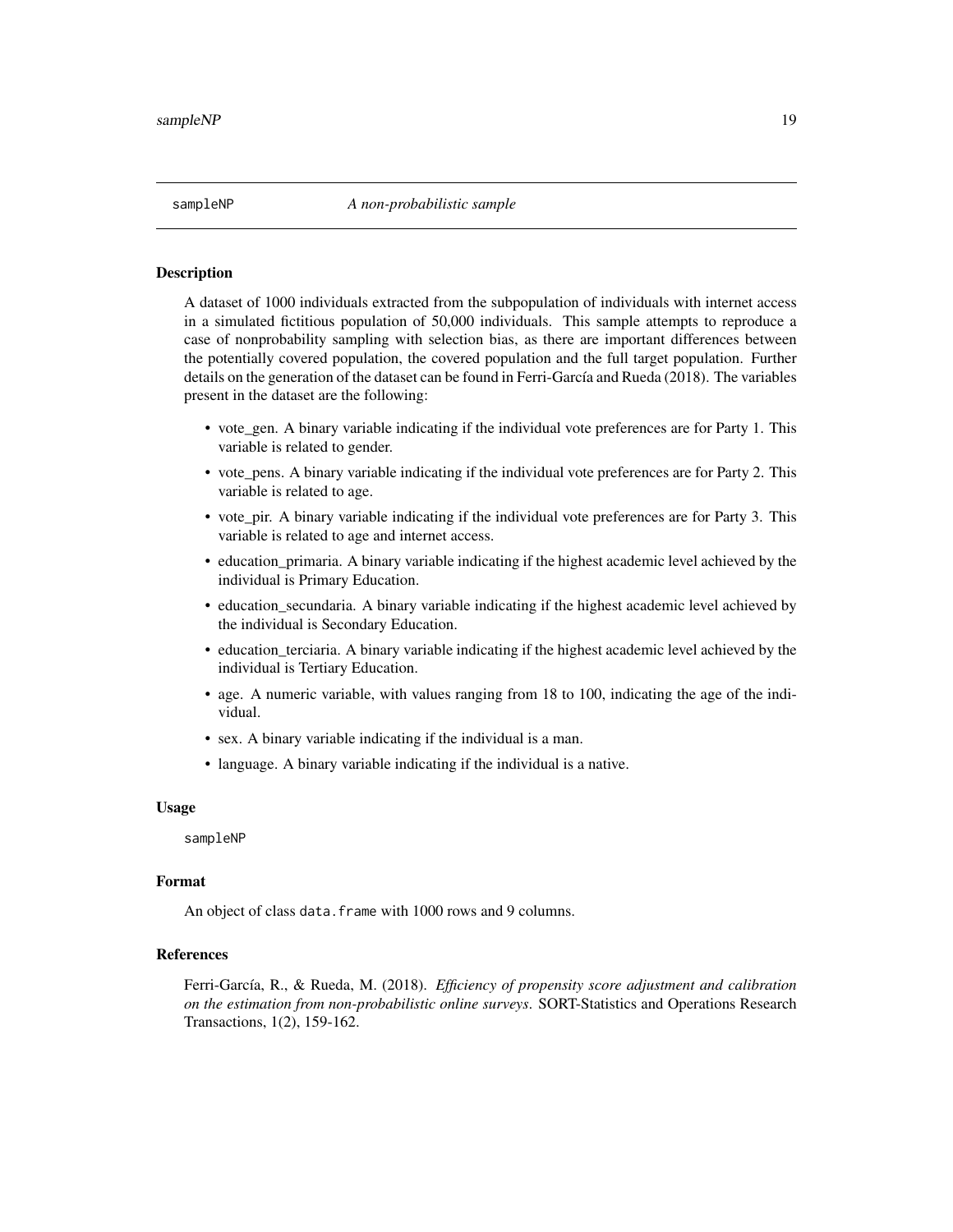<span id="page-19-0"></span>A dataset of 500 individuals extracted with simple random sampling from a simulated fictitious population of 50,000 individuals. Further details on the generation of the dataset can be found in Ferri-García and Rueda (2018). The variables present in the dataset are the following:

- education\_primaria. A binary variable indicating if the highest academic level achieved by the individual is Primary Education.
- education\_secundaria. A binary variable indicating if the highest academic level achieved by the individual is Secondary Education.
- education\_terciaria. A binary variable indicating if the highest academic level achieved by the individual is Tertiary Education.
- age. A numeric variable, with values ranging from 18 to 100, indicating the age of the individual.
- sex. A binary variable indicating if the individual is a man.

#### Usage

sampleP

#### Format

An object of class data.frame with 500 rows and 5 columns.

#### References

Ferri-García, R., & Rueda, M. (2018). *Efficiency of propensity score adjustment and calibration on the estimation from non-probabilistic online surveys*. SORT-Statistics and Operations Research Transactions, 1(2), 159-162.

<span id="page-19-1"></span>sc\_weights *Calculates Schonlau and Couper weights*

#### Description

Computes weights from propensity estimates using the (1 - pi\_i)/pi\_i formula introduced in Schonlau and Couper (2017).

#### Usage

sc\_weights(propensities)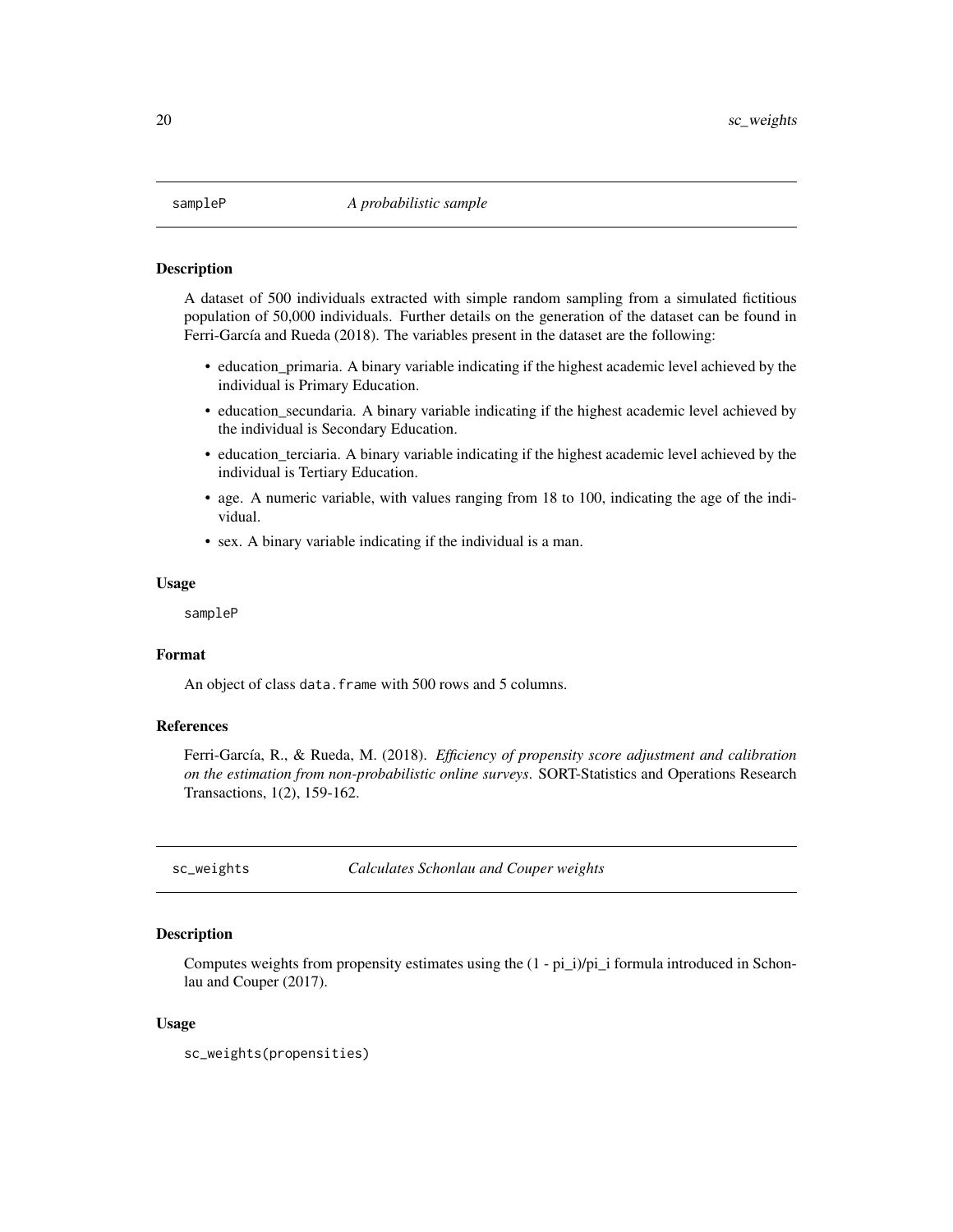#### <span id="page-20-0"></span>**Arguments**

propensities A vector with the propensities associated to the elements of the convenience sample.

#### Details

The function takes the vector of propensities  $\pi(x)$  and calculates the weights to be applied in the Hajek estimator using the formula that can be found in Schonlau and Couper (2017). For an individual *i*, weight is calculated as follows:

$$
w_i = \frac{1 - \pi_i(x)}{\pi_i(x)}
$$

#### Value

A vector with the corresponding weights.

#### References

Schonlau, M., & Couper, M. P. (2017). *Options for conducting web surveys.* Statistical Science, 32(2), 279-292.

#### Examples

```
covariates = c("education_primaria", "education_secundaria")
data_propensities = propensities(sampleNP, sampleP, covariates)
sc_weights(data_propensities$convenience)
```
total\_estimation *Estimates the population totals*

#### Description

Estimates the population totals for the specified variables measured in a sample given some precalculated weights.

#### Usage

```
total_estimation(sample, weights, estimated_vars, N)
```
#### Arguments

| sample  | A data frame containing the sample with the variables for which the estimated<br>population totals are to be calculated. |
|---------|--------------------------------------------------------------------------------------------------------------------------|
| weights | A vector of pre-calculated weights.                                                                                      |
|         | estimated_vars String vector specifying the variables in the sample to be estimated.                                     |
| N       | An integer specifying the population size.                                                                               |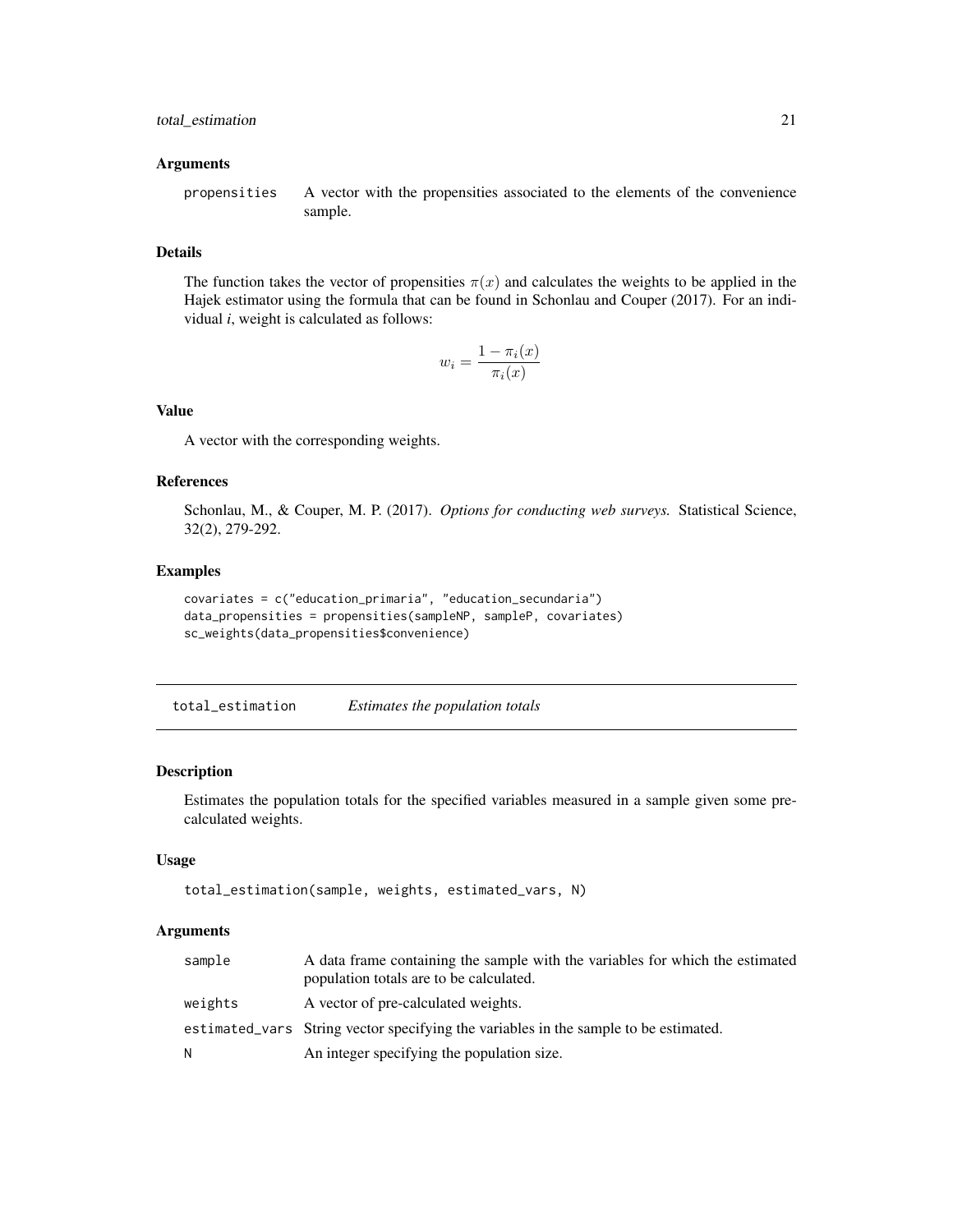#### Value

A vector with the corresponding estimations.

#### Examples

```
covariates = c("education_primaria", "education_secundaria")
data_propensities = propensities(sampleNP, sampleP, covariates)
psa_weights = sc_weights(data_propensities$convenience)
total_estimation(sampleNP, psa_weights, c("vote_pens"), 50000)
```
<span id="page-21-1"></span>valliant\_weights *Calculates Valliant weights*

#### **Description**

Computes weights from propensity estimates using the 1/pi\_i formula introduced in Valliant (2019).

#### Usage

valliant\_weights(propensities)

#### Arguments

propensities A vector with the propensities associated to the elements of the convenience sample.

#### Details

The function takes the vector of propensities  $\pi(x)$  and calculates the weights to be applied in the Hajek estimator using the formula that can be found in Valliant (2019). For an individual *i*, weight is calculated as follows:

 $w_i = 1/\pi_i(x)$ 

#### Value

A vector with the corresponding weights.

#### References

Valliant, R. (2019). *Comparing Alternatives for Estimation from Nonprobability Samples*. Journal of Survey Statistics and Methodology, smz003, <https://doi.org/10.1093/jssam/smz003>

```
covariates = c("education_primaria", "education_secundaria")
data_propensities = propensities(sampleNP, sampleP, covariates)
valliant_weights(data_propensities$convenience)
```
<span id="page-21-0"></span>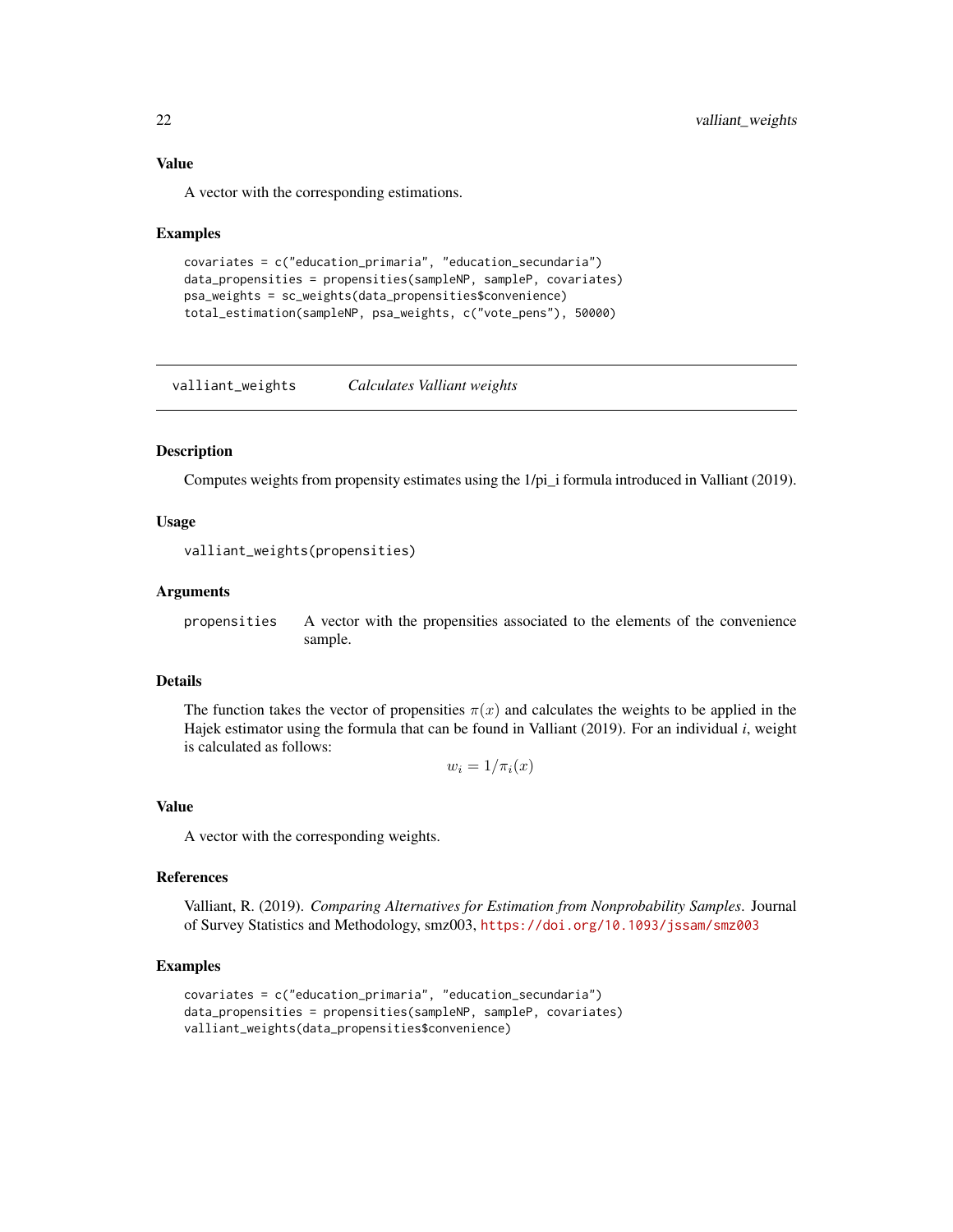<span id="page-22-1"></span><span id="page-22-0"></span>

Computes weights from propensity estimates using the propensity stratification 1/p\_i averaging formula introduced in Valliant and Dever (2011).

#### Usage

```
vd_weights(convenience_propensities, reference_propensities, g = 5)
```
#### Arguments

convenience\_propensities A vector with the propensities associated with the convenience sample. reference\_propensities A vector with the propensities associated with the reference sample. g The number of strata to use; by default, its value is 5.

#### Details

The function takes the vector of propensities  $\pi(x)$  and calculates the weights to be applied in the Horvitz-Thompson estimator using the formula that can be found in Valliant and Dever (2019). The vector of propensities is divided in *g* strata (ideally five according to Cochran, 1968) aiming to have individuals with similar propensities in each strata. After the stratification, weight is calculated as follows for an individual *i*:

$$
w_i = \frac{n(g_i)}{\sum_{k \in g_i} \pi_k(x)}
$$

where  $g_i$  represents the strata to which *i* belongs, and  $n(g_i)$  is the number of individuals in the  $g_i$ strata.

#### Value

A vector with the corresponding weights.

#### References

Valliant, R., & Dever, J. A. (2011). *Estimating propensity adjustments for volunteer web surveys.* Sociological Methods & Research, 40(1), 105-137.

Cochran, W. G. (1968). *The Effectiveness of Adjustment by Subclassification in Removing Bias in Observational Studies.* Biometrics, 24(2), 295-313

```
covariates = c("education_primaria", "education_secundaria")
data_propensities = propensities(sampleNP, sampleP, covariates)
vd_weights(data_propensities$convenience, data_propensities$reference)
```